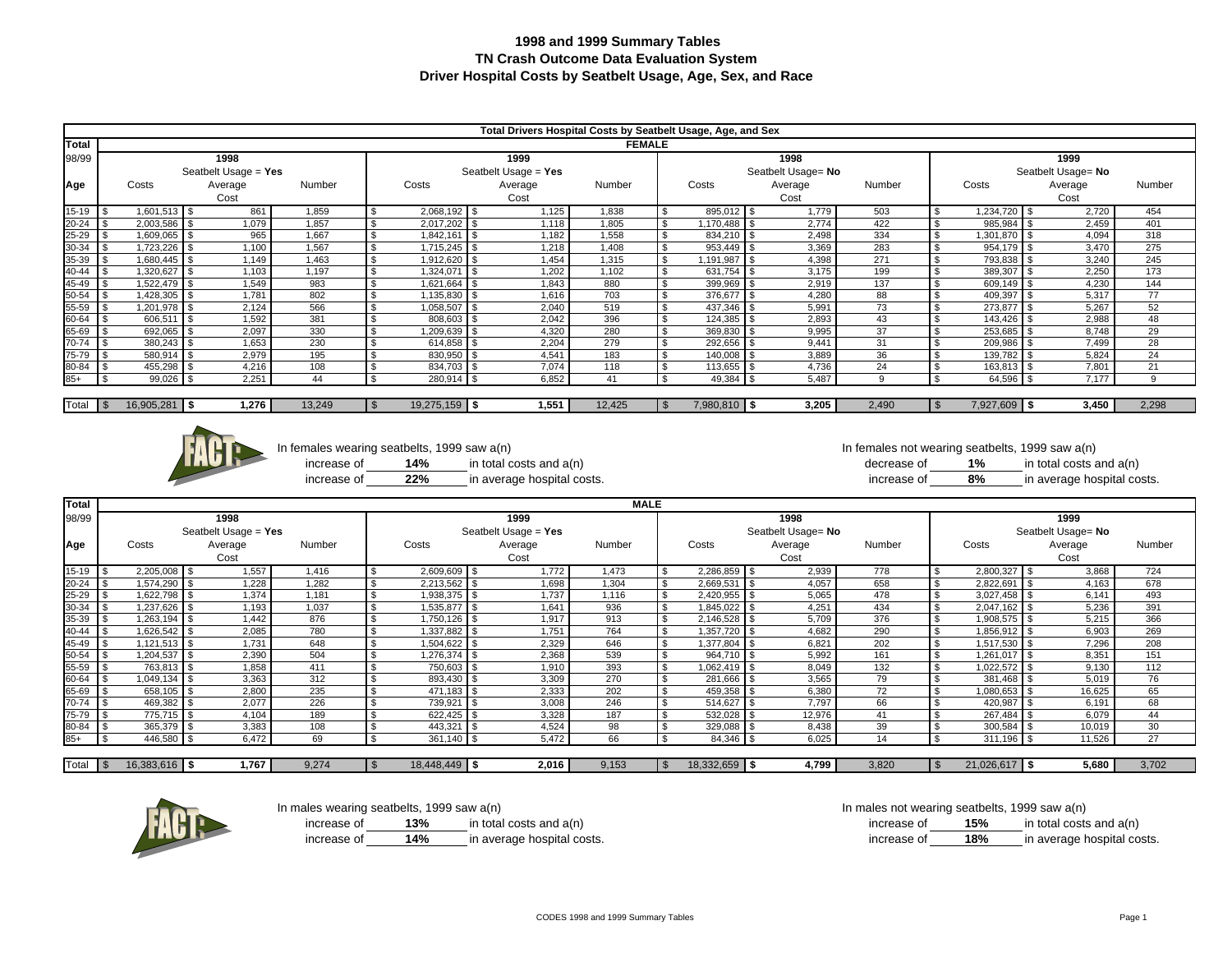| Total   |                      |         |        |      |               |              | <b>Total Hospital Costs by Sex</b> |     |                |         |        |          |               |         |        |
|---------|----------------------|---------|--------|------|---------------|--------------|------------------------------------|-----|----------------|---------|--------|----------|---------------|---------|--------|
| 98/99   |                      | 1998    |        |      |               | 1999         |                                    |     |                | 1998    |        |          |               | 1999    |        |
| Age     |                      | Average | Number |      |               | Average      | Number                             |     |                | Average | Number |          |               | Average | Number |
|         | Female               | Cost    |        |      | Female        | Cost         |                                    |     | Male           | Cost    |        |          | Male          | Cost    |        |
| $15-19$ | 2,496,525 \$         | 1.057   | 2362   |      | 3,302,911     | 1.441<br>l S | 2,292                              |     | 4,491,867 \$   | 2.047   | 2,194  |          | 5,409,936 \$  | 2.462   | 2,197  |
| 20-24   | 3,174,074            | 1.393   | 2279   |      | 3,003,186     | 1,361        | 2,206                              |     | 4,243,821 \$   | 2,188   | 1,940  |          | 5,036,253     | 2,541   | 1,982  |
| 25-29   | 2,443,275            | 1.221   | 2001   |      | 3,144,031     | 1,676        | 1.876                              |     | 4,043,753      | 2.437   | 1,659  |          | 4,965,833     | 3,086   | 1,609  |
| 30-34   | 2,676,675 \$         | 1.447   | 1850   |      | 2,669,424     | 1,586        | 1,683                              |     | 3,082,648 \$   | 2,096   | 1.471  |          | 3,583,039     | 2,700   | 1,327  |
| 35-39   | 2,872,432 \$         | 1.657   | 1734   |      | 2,706,459     | 1,735        | 1,560                              |     | 3,409,721 \$   | 2,723   | 1,252  |          | 3,658,701     | 2,861   | 1,279  |
| 40-44   | 1,952,381            | 1,399   | 1396   |      | 1,713,378     | 1,344        | 1.275                              |     | 2,984,262      | 2,789   | 1,070  | £.       | 3,194,793     | 3,093   | 1,033  |
| 45-49   | 1,922,448            | 1,716   | 1120   |      | 2,230,813     | 2,179        | 1,024                              |     | 2,499,317 \$   | 2,940   | 850    |          | 3,022,152     | 3,539   | 854    |
| 50-54   | 1,804,982            | 2.028   | 890    |      | 1,545,227     | 1,981        | 780                                |     | 2,169,246 \$   | 3,262   | 665    |          | 2,537,391     | 3,677   | 690    |
| 55-59   | 1,639,324            | 2,565   | 639    |      | 1,332,384     | 2,333        | 571                                |     | 1,826,232      | 3,363   | 543    |          | 1,773,174     | 3,511   | 505    |
| 60-64   | 730,896              | 1.724   | 424    |      | 952,029       | 2,144        | 444                                |     | 1.330.800 \$   | 3,404   | 391    |          | 1.274.897     | 3,685   | 346    |
| 65-69   | 1,061,895            | 2,893   | 367    |      | ,463,324      | 4,736        | 309                                |     | 1,117,463 \$   | 3,640   | 307    |          | 1,551,836     | 5,812   | 267    |
| 70-74   | 672,899              | 2,578   | 261    |      | 824,844       | 2,687        | 307                                |     | 984,009 \$     | 3,370   | 292    |          | ,160,909      | 3,697   | 314    |
| 75-79   | 720,922              | 3,121   | 231    |      | 970,732       | 4,690        | 207                                |     | 1,307,743 \$   | 5,686   | 230    |          | 889,909       | 3,852   | 231    |
| 80-84   | 568,953              | 4,310   | 132    |      | 998,515       | 7,184        | 139                                |     | 694,467        | 4,724   | 147    |          | 743,905       | 5,812   | 128    |
| $85+$   | 148,410 \$           | 2,800   | 53     |      | 345,511       | 6,910<br>l S | 50                                 |     | 530,926 \$     | 6,397   | 83     |          | 672,337       | 7,229   | 93     |
|         |                      |         |        |      |               |              |                                    |     |                |         |        |          |               |         |        |
| Total   | 24.886.090 \$<br>l S | 1,581   | 15,739 | - \$ | 27,202,768 \$ | 1,848        | 14.723                             | - 9 | $34.716.275$ S | 2,651   | 13,094 | <b>S</b> | 39,475,066 \$ | 3,071   | 12,855 |



In female drivers involved in crashes, 1999 saw a(n) In male drivers involved in crashes, 1999 saw a(n) In male drivers involved in crashes, 1999 saw a(n) increase of **9%**increase of**17%**

in total costs and a(n) increase of **14%** in total costs and a(n)

in average hospital costs. **increase of the set of the average of the average hospital costs. increase of the set of the set of the set of the set of the set of the set of the set of the set of the set of the set of the** 

| <b>Total</b> |                                |               |        |     | <b>Total Hospital Costs</b> |         |        |          |                |      |                   |                  | Total Estimated Savings If Seatbelts Were Worn* |      |                 |      |                  |
|--------------|--------------------------------|---------------|--------|-----|-----------------------------|---------|--------|----------|----------------|------|-------------------|------------------|-------------------------------------------------|------|-----------------|------|------------------|
| 98/99        |                                | 1998          |        |     |                             | 1999    |        |          |                |      |                   | Total            |                                                 |      |                 |      | Total            |
| Age          | Female/                        | Average       | Number |     | Female/                     | Average | Number |          |                | 1998 |                   | <b>Estimated</b> |                                                 | 1999 |                 |      | <b>Estimated</b> |
|              | Male                           | Cost          |        |     | Male                        | Cost    |        |          | Female         |      | Male              | Savings          | Female                                          |      | Male            |      | <b>Savings</b>   |
| $15-19$      | 6,988,392                      | 1.534         | 4,556  |     | 8,712,847                   | 1,941   | 4,489  |          | 461,682        | - \$ | 1,075,350<br>- \$ | 1,537,032        | 723,861                                         |      | 1,517,668       |      | 2,241,528        |
| $20 - 24$    | 7,417,895 \$                   | 1,758         | 4,219  |     | 8,039,439<br>- 55           | 1,920   | 4,188  |          | 715,176 \$     |      | 1,861,510 \$      | 2,576,686        | 537,841 \$                                      |      | 1,671,774 \$    |      | 2,209,616        |
| 25-29        | 6,487,028                      | 1.772         | 3,660  |     | 8,109,864                   | 2,327   | 3,485  |          | 511,818 \$     |      | 1,764,141 \$      | 2,275,959        | 925,870 \$                                      |      | 2,171,169 \$    |      | 3,097,040        |
| 30-34        | 5,759,323 \$                   | 1.734         | 3.321  |     | 6,252,463<br>- \$           | 2.077   | 3,010  |          | 642,235 \$     |      | 1,327,057<br>- \$ | 969,292          | 619,170 \$                                      |      | 1,405,572 \$    |      | 2,024,743        |
| 35-39        | 6,282,153                      | 2,104         | 2,986  |     | 6,365,160                   | 2,242   | 2,839  |          | 880,709        | - \$ | 1,604,335 \$      | 2,485,043 \$     | 437,494 \$                                      |      | \$206,991       |      | 1,644,486        |
| 40-44        | 4,936,643 \$                   | 2.002         | 2,466  |     | 4,908,172<br>$\mathcal{L}$  | 2,127   | 2,308  |          | 412,201        |      | 752,980 \$        | 1,165,181        | 181,445 \$                                      |      | ,385,851        |      | .567,296         |
| 45-49        | 4,421,764 \$                   | 2,245         | 1,970  |     | 5,252,965<br>- \$           | 2.797   | 1,878  |          | 187,782 \$     |      | 1,028,197 \$      | 1,215,979 \$     | 343,786 \$                                      |      | 1,033,070 \$    |      | ,376,855         |
| 50-54        | 3,974,229 \$                   | 2,556         | 1,555  |     | 4,082,619 \$                | 2,777   | 1,470  |          | 219,955 \$     |      | 579,927 \$        | 799,882 \$       | 284,989 \$                                      |      | 903,443 \$      |      | 188,432          |
| 55-59        | 3,465,556 \$                   | 2,932         | 1,182  |     | 3,105,558<br>- \$           | 2,886   | 1,076  |          | 282,320 \$     |      | 817,107 \$        | 1,099,427        | 167,822 \$                                      |      | 808,659 \$      |      | 976,481          |
| 60-64        | 2,061,695 \$                   | 2.530         | 815    |     | 2,226,926                   | 2,819   | 790    |          | 55,934 \$      |      | 16,020 \$         | 71,954           | 45,413 \$                                       |      | 129,984 \$      |      | 175,397          |
| 65-69        | 2,179,357                      | 3,233<br>- \$ | 674    |     | 3,015,160<br>- 55           | 5,235   | 576    |          | 292,234 \$     |      | 257,726 \$        | 549,960          | 128,401                                         |      | 929,035         |      | ,057,436         |
| 70-74        | 1,656,908                      | 2.996         | 553    |     | 1,985,753                   | 3,198   | 621    |          | 241,406 \$     |      | 377,550 \$        | 618,956          | 148,280 \$                                      |      | 216,456 \$      |      | 364,736          |
| 75-79        | 2,028,665                      | - \$<br>4.401 | 461    |     | 1,860,641<br>- \$           | 4,248   | 438    |          | 32,762 \$      |      | 363,752 \$        | 396,513          | 30,804 \$                                       |      | 121,031         |      | 151,836          |
| 80-84        | 1,263,421                      | - \$<br>4.528 | 279    |     | 1,742,421<br>- 55           | 6,526   | 267    |          | 12,478 \$      |      | 197,146 \$        | 209,623          | 15,264 \$                                       |      | 164,874 \$      |      | 180,137          |
| $85+$        | 679,336                        | 4,995<br>- \$ | 136    |     | 1,017,847<br>- 35           | 7,118   | 143    |          | 29,128 \$      |      | $(6,265)$ \$      | $22,863$ \$      | $2,932$ \$                                      |      | 163,457         | - 36 | 166,390          |
|              |                                |               |        |     |                             |         |        |          |                |      |                   |                  |                                                 |      |                 |      |                  |
| Total        | $59,602,365$ $\sqrt{5}$<br>IS. | 2,067         | 28,833 | IS. | 66,677,834 \$               | 2,418   | 27,578 | <b>S</b> | $4,977,821$ \$ |      | 12,016,532 \$     | $16,994,352$ \$  | $4,593,374$ \$                                  |      | $13,829,036$ \$ |      | 18,422,409       |



In the state of Tennessee, for all drivers involved in crashes, 1999 saw a(n) If all drivers in Tennessee would have worn their seatbelts,<br>Increase of **12%** in the total hospital costs and a(n) the state could have saved m increase of **12%**increase of **17%**in average hospital costs.

the state could have saved more than 17M in 1998 and 18M in 1999.

**\*Calculation is (avg cost while seatbelt = no - avg cost while seatbelt=yes) \* number of specific drivers not wearing seatbelts using non-rounded values**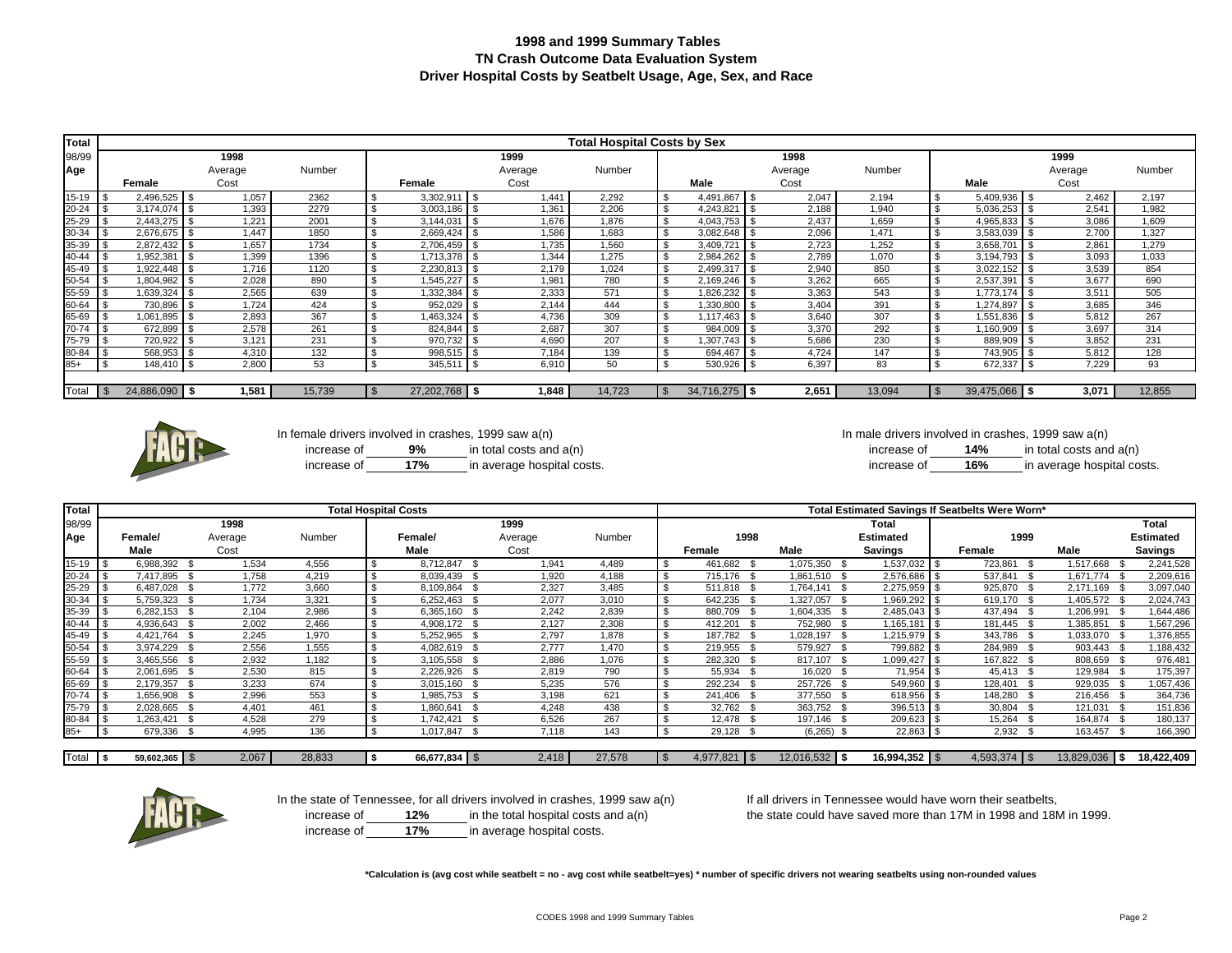

In Tennessee, seatbelt usage was 84% among female drivers in crashes both in 1998 and 1999. In contrast, men drivers involved in crashes used seatbelts 71% of the time both years. This is a significant difference in usage. As well, there was no improvement of usage in either sex.

| <b>Total</b> |         |            |             |               |         | Percentage of Seatbelt Usage of Female Drivers Involved In Crashes By Age |             |               |
|--------------|---------|------------|-------------|---------------|---------|---------------------------------------------------------------------------|-------------|---------------|
| 98/99        |         |            |             | <b>FEMALE</b> |         |                                                                           |             |               |
| Age          |         | 1998       |             |               |         |                                                                           | 1999        |               |
|              | Wearing | % of Usage | Not Wearing | %Unrestrained | Wearing | % of Usage                                                                | Not Wearing | %Unrestrained |
| 15-19        | 1,859   | 79%        | 503         | 21%           | 1,838   | 80%                                                                       | 454         | 20%           |
| 20-24        | 1.857   | 81%        | 422         | 19%           | 1.805   | 82%                                                                       | 401         | 18%           |
| 25-29        | 1,667   | 83%        | 334         | 17%           | 1.558   | 83%                                                                       | 318         | 17%           |
| 30-34        | 1.567   | 85%        | 283         | 15%           | 1.408   | 84%                                                                       | 275         | 16%           |
| 35-39        | 1,463   | 84%        | 271         | 16%           | 1,315   | 84%                                                                       | 245         | 16%           |
| 40-44        | 1,197   | 86%        | 199         | 14%           | 1,102   | 86%                                                                       | 173         | 14%           |
| 45-49        | 983     | 88%        | 137         | 12%           | 880     | 86%                                                                       | 144         | 14%           |
| 50-54        | 802     | 90%        | 88          | 10%           | 703     | 90%                                                                       | 77          | 10%           |
| 55-59        | 566     | 89%        | 73          | 11%           | 519     | 91%                                                                       | 52          | 9%            |
| 60-64        | 381     | 90%        | 43          | 10%           | 396     | 89%                                                                       | 48          | 11%           |
| 65-69        | 330     | 90%        | 37          | 10%           | 280     | 91%                                                                       | 29          | 9%            |
| 70-74        | 230     | 88%        | 31          | 12%           | 279     | 91%                                                                       | 28          | 9%            |
| 75-79        | 195     | 84%        | 36          | 16%           | 183     | 88%                                                                       | 24          | 12%           |
| 80-84        | 108     | 82%        | 24          | 18%           | 118     | 85%                                                                       | 21          | 15%           |
| $85+$        | 44      | 83%        | 9           | 17%           | 41      | 82%                                                                       | 9           | 18%           |
|              |         |            |             |               |         |                                                                           |             |               |
| Total        | 13,249  | 84%        | 2,490       | 16%           | 12,425  | 84%                                                                       | 2,298       | 16%           |

| <b>Total</b> |         |            |             | Percentage of Seatbelt Usage of Male Drivers Involved In Crashes By Age |         |            |             |               |
|--------------|---------|------------|-------------|-------------------------------------------------------------------------|---------|------------|-------------|---------------|
| 98/99        |         |            |             | <b>MALE</b>                                                             |         |            |             |               |
| Age          |         | 1998       |             |                                                                         |         |            | 1999        |               |
|              | Wearing | % of Usage | Not Wearing | % Unrestrained                                                          | Wearing | % of Usage | Not Wearing | %Unrestrained |
| 15-19        | 1,416   | 65%        | 778         | 35%                                                                     | 1,473   | 67%        | 724         | 33%           |
| 20-24        | ,282    | 66%        | 658         | 34%                                                                     | 304     | 66%        | 678         | 34%           |
| 25-29        | 1,181   | 71%        | 478         | 29%                                                                     | 1,116   | 69%        | 493         | 31%           |
| 30-34        | 1,037   | 70%        | 434         | 30%                                                                     | 936     | 71%        | 391         | 29%           |
| 35-39        | 876     | 70%        | 376         | 30%                                                                     | 913     | 71%        | 366         | 29%           |
| 40-44        | 780     | 73%        | 290         | 27%                                                                     | 764     | 74%        | 269         | 26%           |
| 45-49        | 648     | 76%        | 202         | 24%                                                                     | 646     | 76%        | 208         | 24%           |
| 50-54        | 504     | 76%        | 161         | 24%                                                                     | 539     | 78%        | 151         | 22%           |
| 55-59        | 411     | 76%        | 132         | 24%                                                                     | 393     | 78%        | 112         | 22%           |
| 60-64        | 312     | 80%        | 79          | 20%                                                                     | 270     | 78%        | 76          | 22%           |
| 65-69        | 235     | 77%        | 72          | 23%                                                                     | 202     | 76%        | 65          | 24%           |
| 70-74        | 226     | 77%        | 66          | 23%                                                                     | 246     | 78%        | 68          | 22%           |
| 75-79        | 189     | 82%        | 41          | 18%                                                                     | 187     | 81%        | 44          | 19%           |
| 80-84        | 108     | 73%        | 39          | 27%                                                                     | 98      | 77%        | 30          | 23%           |
| $85+$        | 69      | 83%        | 14          | 17%                                                                     | 66      | 71%        | 27          | 29%           |
|              |         |            |             |                                                                         |         |            |             |               |
| Total        | 9,274   | 71%        | 3,820       | 29%                                                                     | 9,153   | 71%        | 3,702       | 29%           |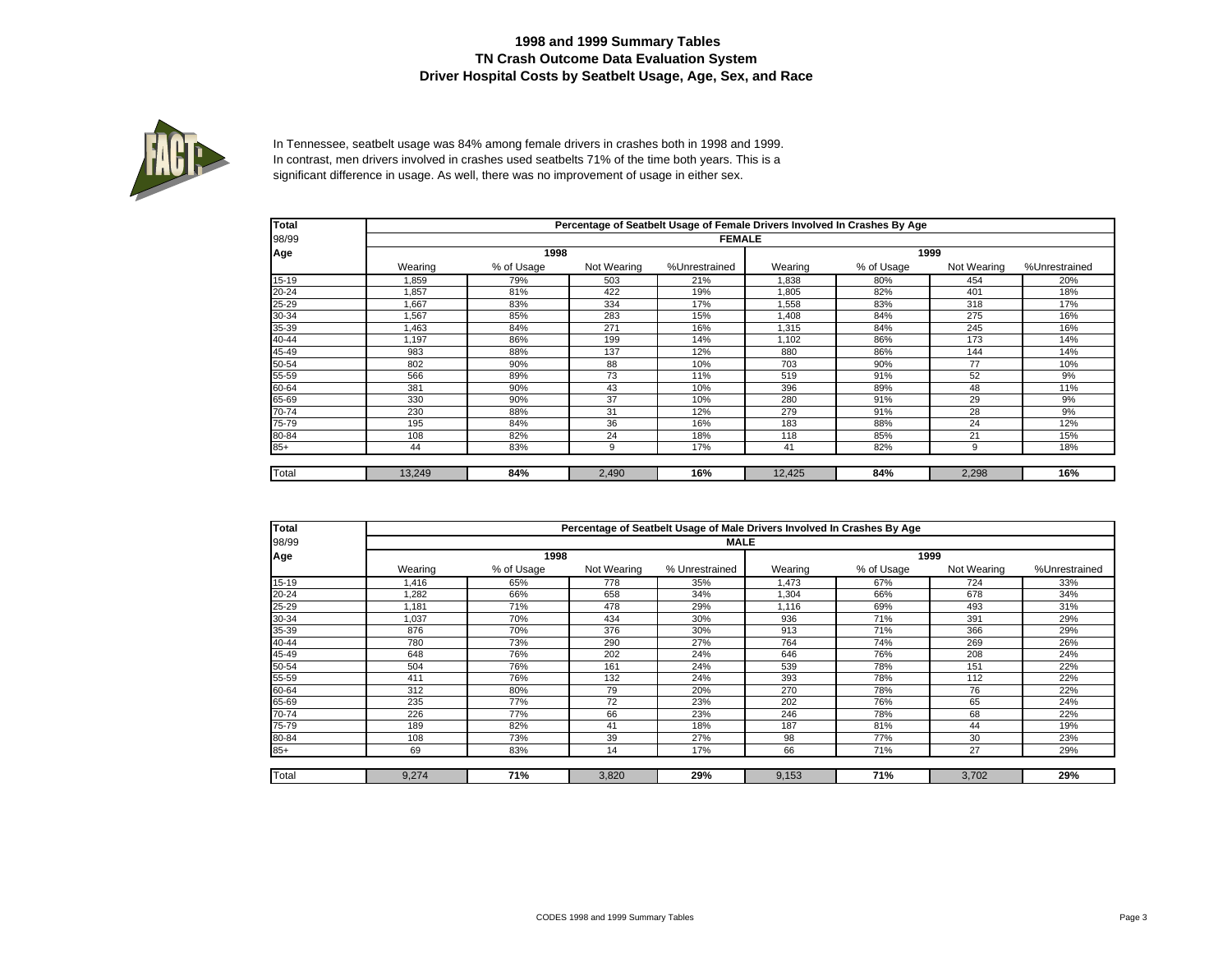| Total          |      |                          |      |       |               |               | <b>Summary At A Glance</b> |            |                   |        |                   |
|----------------|------|--------------------------|------|-------|---------------|---------------|----------------------------|------------|-------------------|--------|-------------------|
| 98/99          |      |                          |      |       |               | <b>FEMALE</b> |                            |            |                   |        |                   |
|                |      | <b>Wearing Seatbelts</b> |      |       | Average Costs |               | No Seatbelts               |            | Average Costs     |        | Number of Drivers |
|                |      |                          |      |       | Of Restrained |               |                            |            | Of Non Restrained |        |                   |
| Race           | 1998 | 1999                     | 1998 |       | 1999          | 1998          | 1999                       | 1998       | 1999              | 1998   | 1999              |
| <b>WHITE</b>   | 82%  | 83%                      |      | .219  | 1.420         | 18%           | 17%                        | 2,497      | 3,017             | 10.532 | 10,720            |
| <b>BLACK</b>   | 89%  | 86%                      |      | 925   | 1,412         | 11%           | 14%                        | $2,575$ \$ | 3,091             | 3,794  | 2,672             |
| <b>OTHER</b>   | 88%  | 89%                      |      | 997   | 997           | 12%           | 11%                        | 758 \$     | 832               | 238    | 146               |
| <b>UNKNOWN</b> | 84%  | 86%                      |      | 3,044 | 3,100         | 16%           | 14%                        | 11,967     | 8,986             | 1,175  | 1,185             |
|                |      |                          |      |       |               |               |                            |            |                   |        |                   |
| <b>Total</b>   | 84%  | 84%                      | N/A  |       | N/A           | 16%           | 16%                        | N/A        | N/A               | 15.739 | 14,723            |

| Total          |      |                          |            |               | <b>Summary At A Glance</b> |              |             |                   |        |                   |
|----------------|------|--------------------------|------------|---------------|----------------------------|--------------|-------------|-------------------|--------|-------------------|
| 98/99          |      |                          |            |               | <b>MALE</b>                |              |             |                   |        |                   |
|                |      | <b>Wearing Seatbelts</b> |            | Average Costs |                            | No Seatbelts |             | Average Costs     |        | Number of Drivers |
|                |      |                          |            | Of Restrained |                            |              |             | Of Non Restrained |        |                   |
| Race           | 1998 | 1999                     | 1998       | 1999          | 1998                       | 1999         | 1998        | 1999              | 1998   | 1999              |
| <b>WHITE</b>   | 69%  | 69%                      | .497       | 785،          | 31%                        | 31%          | $3,822$ \$  | 4.447             | 8,989  | 9,582             |
| <b>BLACK</b>   | 79%  | 80%                      | $1,366$ \$ | 1.677         | 21%                        | 20%          | $4,315$ \\$ | 5,340             | 2,735  | 1,933             |
| <b>OTHER</b>   | 72%  | 81%                      | .567       | 881           | 28%                        | 19%          | .127        | 1.822             | 211    | 147               |
| <b>UNKNOWN</b> | 68%  | 71%                      | $5,018$ \$ | 4,593         | 32%                        | 29%          | 13,541      | 16,872            | 1,159  | 1,193             |
|                |      |                          |            |               |                            |              |             |                   |        |                   |
| Total          | 71%  | 71%                      | N/A        | N/A           | 29%                        | 29%          | N/A         | N/A               | 13,094 | 12,855            |

| Total          |                           |                |                  |              | <b>Summary At A Glance</b> |           |                        |                 |                                   |            |
|----------------|---------------------------|----------------|------------------|--------------|----------------------------|-----------|------------------------|-----------------|-----------------------------------|------------|
| 98/99          | <b>Female Total Costs</b> |                | Male Total Costs |              | <b>Female Total Costs</b>  |           | <b>MaleTotal Costs</b> |                 | <b>Total Costs of All Drivers</b> |            |
|                | Of Restrained             |                | Of Restrained    |              | Of Non Restrained          |           | Of Non Restrained      |                 |                                   |            |
| Race           | 1998                      | 1999           | 1998             | 1999         | 1998                       | 1999      | 1998                   | 1999            | 1998                              | 1999       |
| <b>WHITE</b>   | 10,555,672 \$             | 12,602,207 \$  | 9,228,763 \$     | 11,868,041   | 4,674,774 \$               | 5,567,125 | 10,799,817             | 13,050,670 \$   | 35,259,025 \$                     | 43,088,043 |
| <b>BLACK</b>   | 3,136,284                 | $3,393,926$ \$ | 2,967,802        | 2,580,881    | 1,035,060 \$               | 828,511   | 2,429,072              | 2,103,950 \$    | 9,568,218                         | 8,907,268  |
| <b>OTHER</b>   | 209,294 \$                | 129,548 \$     | 238,157          | $104,818$ \$ | 21,228                     | 13,320    | 66,493                 | $51,014$ \$     | 535,173 \$                        | 298,699    |
| <b>UNKNOWN</b> | 3,004,031                 | $3,149,478$ \$ | $3,948,894$ \$   | 3,894,709    | 2,249,748                  | 1,518,653 | 5,037,278 \$           | $5,820,983$ \$  | 14,239,950 \$                     | 14,383,824 |
|                |                           |                |                  |              |                            |           |                        |                 |                                   |            |
| <b>Total</b>   | 16.905.281                | 19.275.159     | 16,383,616       | 18.448.449   | 7,980,810                  | ,927,609  | 18.332.659             | $21,026,617$ \$ | 59.602.365                        | 66,677,834 |

| Total                  |       |        |                          | Difference in Average Hospital Costs Of Young Drivers Versus Elderly Drivers |       |       |        |              |        |       |
|------------------------|-------|--------|--------------------------|------------------------------------------------------------------------------|-------|-------|--------|--------------|--------|-------|
| 98/99                  |       |        | <b>Wearing Seatbelts</b> |                                                                              |       |       |        | No Seatbelts |        |       |
|                        |       | Female |                          | Male                                                                         |       |       | Female |              | Male   |       |
|                        | 1998  |        | 1999                     | 1998                                                                         | 1999  | 1998  |        | 1999         | 1998   | 1999  |
| 15-19 Years Old        | 861   |        | .125                     | ,557                                                                         | .772  | .779  |        |              | 2.939  | 3.868 |
| 75+ Years Old          | 3.272 |        | 5,692                    | 4,338                                                                        | 4.065 | 4,392 |        |              | 10,058 | 8,706 |
| % Increase in Avg Cost | 280%  |        | 406%                     | 179%                                                                         | 129%  | 147%  |        | 151%         | 242%   | 125%  |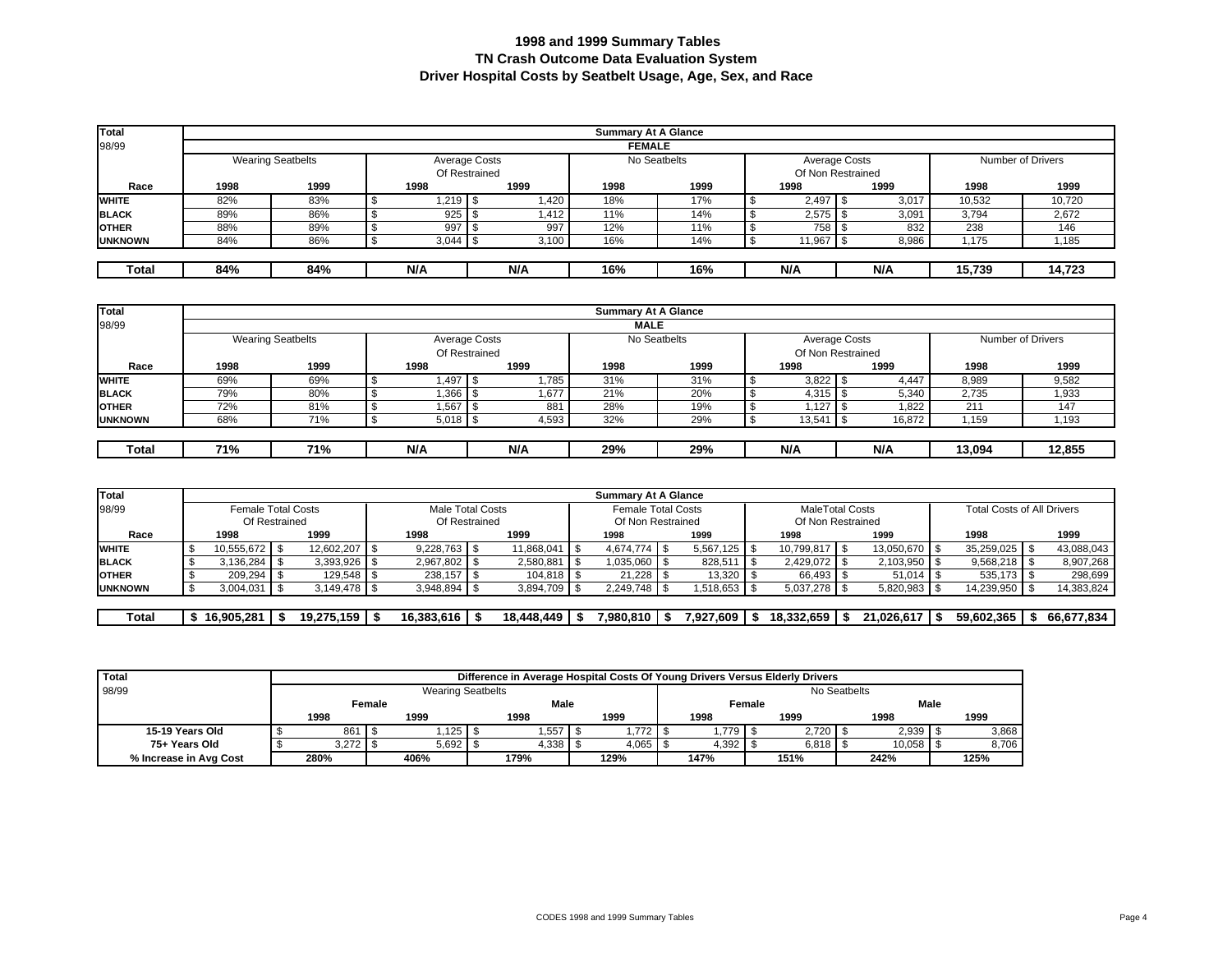

In 1999, the state of Tennessee lost \$1.8M more than they lost in 1998 from male drivers not wearing seatbelts. This cost increased by 15%. This just shows that from year to year, there can be a major change in the amount saved based on the number of crashes and drivers and rise in hospital costs in that year rather than just seatbelt usage. For both sexes, the two year total potential savings combined would have been more than \$35 million.

| Total          |              |                                     |                                   |                | <b>Summary At A Glance</b>            |            |      |        |                                          |      |
|----------------|--------------|-------------------------------------|-----------------------------------|----------------|---------------------------------------|------------|------|--------|------------------------------------------|------|
| 98/99          |              | <b>Potential Savngs if All</b>      | <b>Potential Savings if All</b>   |                | <b>Total Potential Savings if All</b> |            |      |        | Distribution of Drivers By Race Category |      |
|                |              | <b>Female Drivers Wore Seatbelt</b> | <b>Male Drivers Wore Seatbelt</b> |                | <b>Drivers Wore Seatbelts</b>         |            |      |        | <b>Causing Additional Monies</b>         |      |
|                |              |                                     |                                   |                |                                       |            |      | Female | Male                                     |      |
|                | 1998         | 1999                                | 1998                              | 1999           | 1998                                  | 1999       | 1998 | 1999   | 1998                                     | 1999 |
| <b>WHITE</b>   | 2,581,322 \$ | $3,233,514$ \$                      | 6,880,940 \$                      | 7,915,704 \$   | 9,462,262                             | 11.149.218 | 18%  | 17%    | 31%                                      | 31%  |
| <b>BLACK</b>   | 681,722 \$   | 495,056 \$                          | 1,718,007                         | 1,505,888 \$   | 2,399,729                             | 2,000,943  | 11%  | 14%    | 21%                                      | 20%  |
| <b>OTHER</b>   |              | $2,939$ \$                          | 28,710                            |                | 30,817                                | 32,582     | 12%  | 11%    | 28%                                      | 19%  |
| <b>UNKNOWN</b> | 1,642,732 \$ | 1,057,140 \$                        | $3,511,016$ \$                    | $4,414,349$ \$ | 5,153,748                             | 5.471.489  | 16%  | 14%    | 32%                                      | 29%  |

| <b>Total</b>                |    |        |       | Difference in Average Hospital Costs |      |       |
|-----------------------------|----|--------|-------|--------------------------------------|------|-------|
| 98/99                       |    | Female |       |                                      | Male |       |
|                             |    | 1998   | 1999  | 1998                                 |      | 1999  |
| <b>Wearing Seatbelt</b>     | J. | 1.276  | 1.551 | 1.767                                |      | 2.016 |
| <b>Not Wearing Seatbelt</b> | æ  | 3.205  | 3.450 | 4.799                                |      | 5.680 |
| % Increase in Avg Cost      |    | 151%   | 122%  | 172%                                 |      | 182%  |



Men drivers are half as likely On average, hospital costs per driver increase to wear their seatbelts as women.  $\qquad \qquad \qquad$  an incredible 157% by not wearing seatbelts.

In 1998, men cost 58 cents on every dollar spent on hospital charges resulting from crashes, and women cost 42 cents on every dollar. In 1999, men cost 59 cents on every dollar spent on hospital charges resulting from crashes, and women cost 41 cents on every dollar.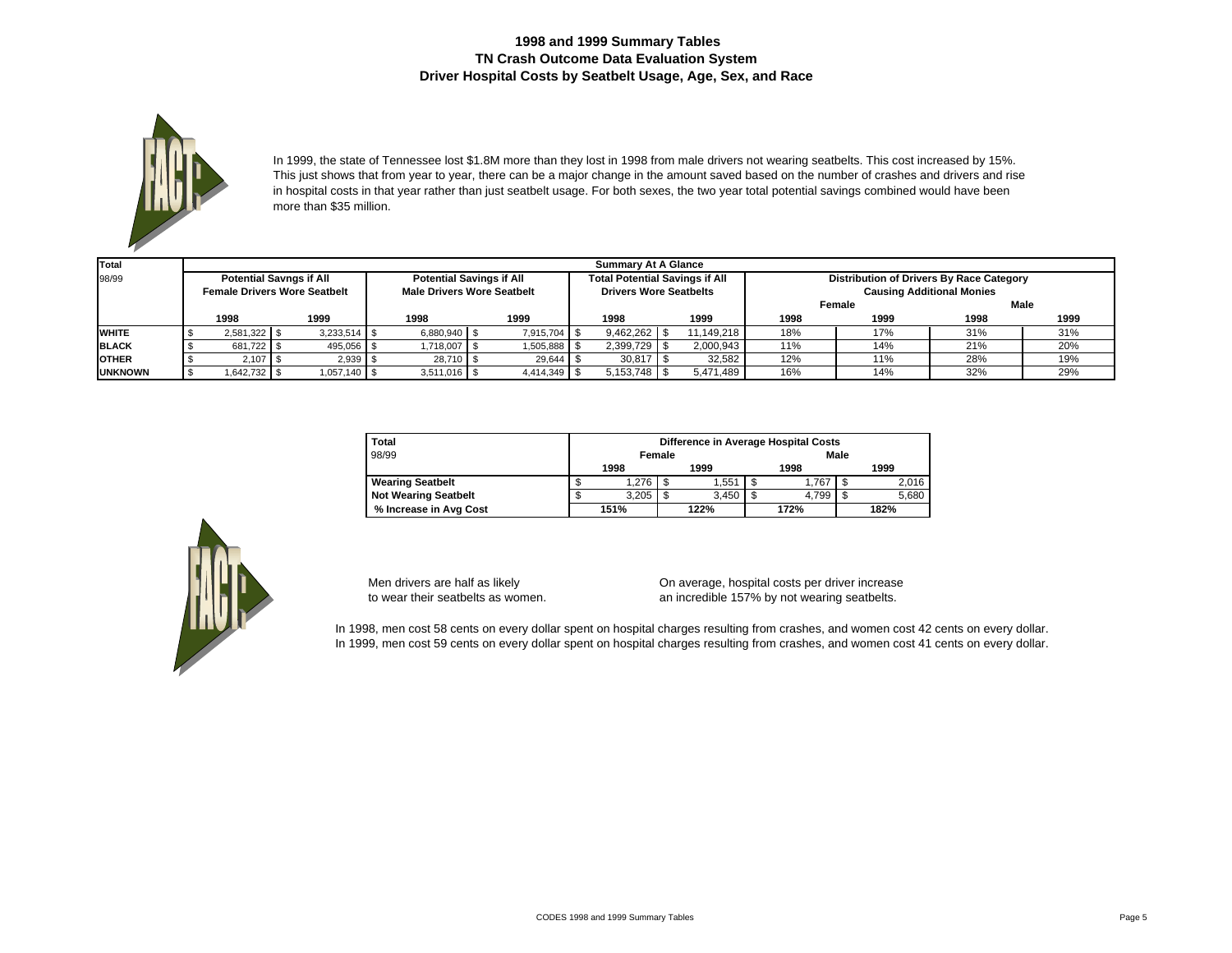| Total          |                 |            |      |      |            | <b>Summary At A Glance</b>                   |            |            |      |            |     |
|----------------|-----------------|------------|------|------|------------|----------------------------------------------|------------|------------|------|------------|-----|
| 98/99          |                 |            |      |      |            | <b>Distribution of Actual Hospital Costs</b> |            |            |      |            |     |
|                |                 |            | 1998 |      |            |                                              |            |            | 1999 |            |     |
|                | Total           |            | Male |      | Female     |                                              | Total      |            | Male | Female     |     |
| <b>WHITE</b>   | $35,259,025$ \$ | 20.028.579 | 57%  | £    | 15,230,445 | 43%                                          | 43,088,043 | 24.918.711 | 58%  | 18,169,332 | 42% |
| <b>BLACK</b>   | 9,568,218       | 5,396,874  | 56%  | AD.  | 4,171,344  | 44%                                          | 8,907,268  | 4,684,831  | 53%  | 4,222,437  | 47% |
| <b>OTHER</b>   | 535,173         | 304,650    | 57%  | - 10 | 230,523    | 43%                                          | 298,699    | 155,831    | 52%  | 142.867    | 48% |
| <b>UNKNOWN</b> | 14,239,950      | 8,986,172  | 63%  |      | 5,253,779  | 37%                                          | 14,383,824 | 9,715,692  | 68%  | 4,668,132  | 32% |
|                |                 |            |      |      |            |                                              |            |            |      |            |     |
| <b>TOTAL</b>   | 59.602.365      | 34.716.275 | 58%  |      | 24.886.090 | 42%                                          | 66,677,834 | 39.475.066 | 59%  | 27.202.768 | 41% |

| Total          |                    |                      |             |           | <b>Summary At A Glance</b>                  |                    |                      |             |           |              |
|----------------|--------------------|----------------------|-------------|-----------|---------------------------------------------|--------------------|----------------------|-------------|-----------|--------------|
|                |                    |                      |             |           | Distribution of Drivers Involved in Crashes |                    |                      |             |           |              |
| 98/99          |                    |                      | 1998        |           |                                             |                    |                      | 1999        |           |              |
| Race           | <b>Total Costs</b> | <b>Total Drivers</b> | % of Female | % of Male | Dist. Of All                                | <b>Total Costs</b> | <b>Total Drivers</b> | % of Female | % of Male | Dist. Of All |
| <b>WHITE</b>   | 35,259,025         | 19.521               | 54%         | 46%       | 68%                                         | 43,088,043         | 20,302               | 53%         | 47%       | 74%          |
| <b>BLACK</b>   | 9,568,218<br>\$    | 6,529                | 58%         | 42%       | 23%                                         | 8,907,268          | 4,605                | 58%         | 42%       | 17%          |
| <b>OTHER</b>   | 535.173<br>ึง      | 449                  | 53%         | 47%       | 2%                                          | 298,699            | 293                  | 50%         | 50%       | 1%           |
| <b>UNKNOWN</b> | \$14,239,950       | 2,334                | 50%         | 50%       | 8%                                          | \$14,383,824       | 2,378                | 50%         | 50%       | 9%           |
|                |                    |                      |             |           |                                             |                    |                      |             |           |              |
| Total          | 59,602,365         | 28,833               | 55%         | 45%       | 100%                                        | 66,677,834         | 27,578               | 53%         | 47%       | 100%         |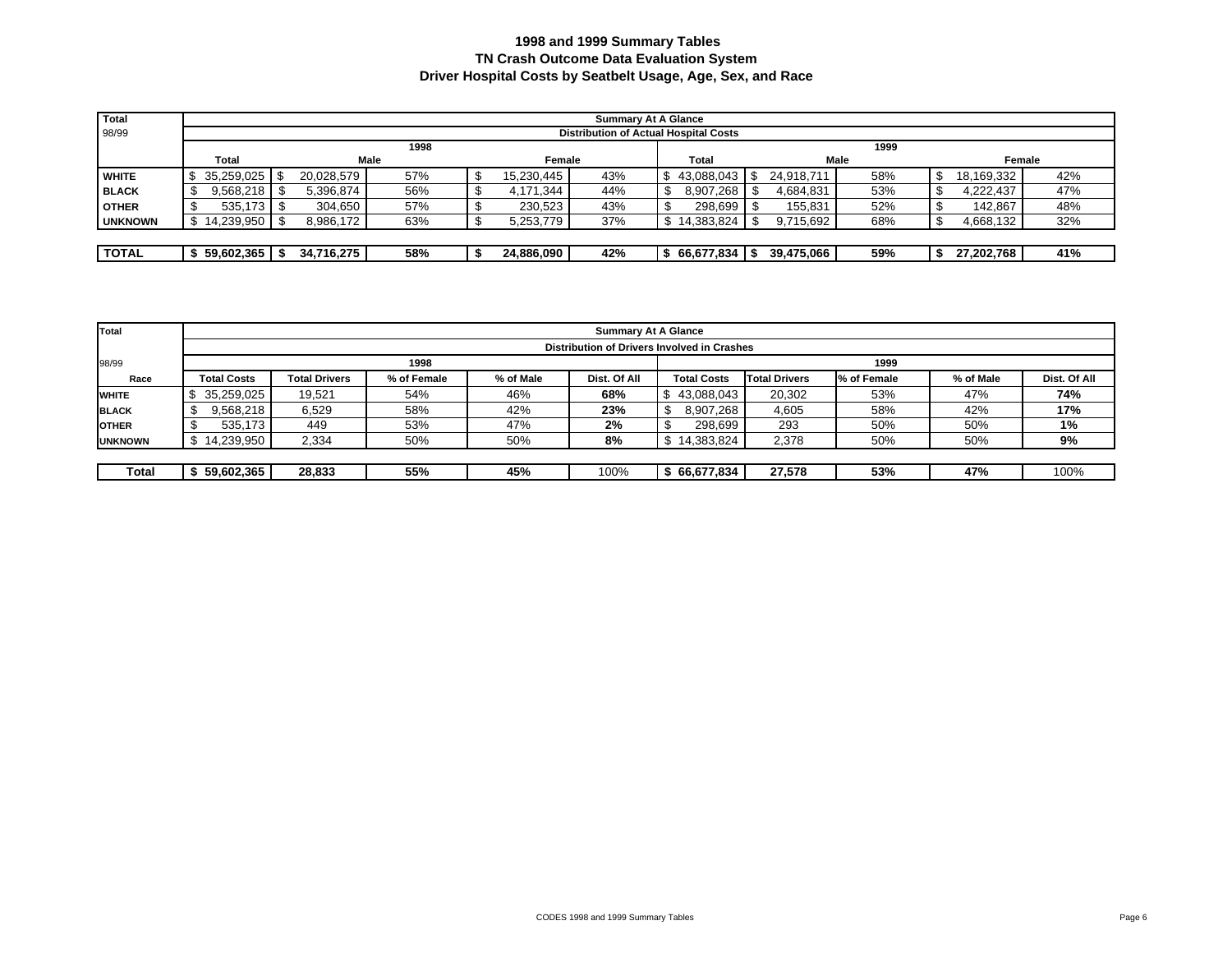|           |                    |                      |        |      |            | Driver Hospital Costs Of White Race by Seatbelt Usage, Age and Sex |               |                |                    |        |                |                    |        |
|-----------|--------------------|----------------------|--------|------|------------|--------------------------------------------------------------------|---------------|----------------|--------------------|--------|----------------|--------------------|--------|
| White     |                    |                      |        |      |            |                                                                    | <b>FEMALE</b> |                |                    |        |                |                    |        |
| 98/99     |                    | 1998                 |        |      |            | 1999                                                               |               |                | 1998               |        |                | 1999               |        |
|           |                    | Seatbelt Usage = Yes |        |      |            | Seatbelt Usage = Yes                                               |               |                | Seatbelt Usage= No |        |                | Seatbelt Usage= No |        |
| Age       | Costs              | Average              | Number |      | Costs      | Average                                                            | Number        | Costs          | Average            | Number | Costs          | Average            | Number |
|           |                    | Cost                 |        |      |            | Cost                                                               |               |                | Cost               |        |                | Cost               |        |
| $15 - 19$ | 1,176,348 \$       | 868                  | 1,355  |      | 1,334,736  | 935                                                                | 1,428         | 566,123        | 1,455              | 389    | 964,863        | 2,513              | 384    |
| $20 - 24$ | 1,063,940          | 925                  | 1.150  |      | 1,139,553  | 950                                                                | 1,199         | 790,147 \$     | 2,574              | 307    | 679,011        | 2,183              | 311    |
| 25-29     | 830,546 \$         | 834                  | 996    |      | 1,054,325  | 1.011                                                              | 1,043         | 359,075 \$     | 1,496              | 240    | 740,667        | 2,905              | 255    |
| $30 - 34$ | 1,004,364 \$       | 993                  | 1,011  |      | 1,126,668  | 1,152                                                              | 978           | 747,540        | 3,429              | 218    | 619,130        | 2,920              | 212    |
| 35-39     | 869,560 \$         | 979                  | 888    |      | 1,239,659  | 1,394                                                              | 889           | 694,496        | 3,339              | 208    | 596,380        | 3,043              | 196    |
| 40-44     | 819,436 \$         | 1,153                | 711    |      | 816,182    | 1,085                                                              | 752           | 444,459        | 3,108              | 143    | 310,450        | 2,283              | 136    |
| 45-49     | 1,162,368 \$       | 1,802                | 645    |      | 1,003,005  | 1,644                                                              | 610           | 241,332        | 2,277              | 106    | 416,640        | 3,687              | 113    |
| 50-54     | 935,094            | 1,679                | 557    |      | 778,451    | 1.477                                                              | 527           | 159,325        | 2.414              | 66     | 340,986        | 5,500              | 62     |
| 55-59     | 535,344 \$         | 1,335                | 401    |      | 791,034    | 1.948                                                              | 406           | 171,941        | 3,070              | 56     | 255,792        | 5,813              | 44     |
| 60-64     | 410,193 \$         | 1,542                | 266    |      | 622,064    | 2,053                                                              | 303           | 89,610 \$      | 2,891              | 31     | 77,961         | 1,999              | 39     |
| 65-69     | 549,545 \$         | 2,369                | 232    |      | 1,048,031  | 4,852                                                              | 216           | 66,746         | 2,384              | 28     | 142,630        | 6,201              | 23     |
| 70-74     | 247,338 \$         | 1,472                | 168    |      | 468,233    | 1,992                                                              | 235           | 158,613 \$     | 6,345              | 25     | 171,872        | 7,161              | 24     |
| 75-79     | 455,933 \$         | 3,060                | 149    |      | 498,893    | 3,326                                                              | 150           | 75,124         | 2,504              | 30     | 115,648        | 5,782              | 20     |
| 80-84     | 400,223            | 4,258                | 94     |      | 606,621    | 5,890                                                              | 103           | 63,242 \$      | 3,720              | 17     | 70,500         | 4,147              | 17     |
| $85+$     | 95,438 \$          | 2,579                | 37     | \$   | 74,754 \$  | 2,076                                                              | 36            | 47,001 \$      | 5,875              | 8      | 64,596 \$      | 7,177              | 9      |
|           |                    |                      |        |      |            |                                                                    |               |                |                    |        |                |                    |        |
| Total     | 10,555,672<br>l \$ | 1,219                | 8,660  | - \$ | 12,602,207 | 420, ا                                                             | 8,875         | $4,674,774$ \$ | 2,497              | 1.872  | $5,567,125$ \$ | 3,017              | 1.845  |



increase of **19%**increase of**16%**

In white females wearing seatbelts, 1999 saw a(n) In white females not wearing seatbelts, 1999 saw a(n) In white females not wearing seatbelts, 1999 saw a(n) in total costs and a(n) increase of **19%** in total costs and a(n) in average hospital costs. increase of **21%** in average hospital costs.

| <b>White</b> |                |                      |        |            |               |                      | <b>MALE</b> |                |                    |        |      |               |                    |        |
|--------------|----------------|----------------------|--------|------------|---------------|----------------------|-------------|----------------|--------------------|--------|------|---------------|--------------------|--------|
| 98/99        |                | 1998                 |        |            |               | 1999                 |             |                | 1998               |        |      |               | 1999               |        |
|              |                | Seatbelt Usage = Yes |        |            |               | Seatbelt Usage = Yes |             |                | Seatbelt Usage= No |        |      |               | Seatbelt Usage= No |        |
| Age          | Costs          | Average              | Number |            | Costs         | Average              | Number      | Costs          | Average            | Number |      | Costs         | Average            | Number |
|              |                | Cost                 |        |            |               | Cost                 |             |                | Cost               |        |      |               | Cost               |        |
| 15-19        | 1,662,539 \$   | 1,574                | 1,056  |            | 1,849,951     | 1,641                | 1,127       | 1,307,286 \$   | 2,129              | 614    |      | 801,764 \$    | 3,064              | 588    |
| 20-24        | 734,677 \$     | 912                  | 806    |            | 1,485,271     | 1,611                | 922         | 974,021 \$     | 2,108              | 462    |      | 1,841,325     | 3,468              | 531    |
| 25-29        | 695,700 \$     | 966                  | 720    |            | 1,355,319     | 1,735                | 781         | $1,612,192$ \$ | 4,554              | 354    |      | 1,959,261     | 5,142              | 381    |
| 30-34        | 758,353 \$     | 1.147                | 661    |            | 995,782 \$    | 1,556                | 640         | 890,709 \$     | 2,920              | 305    |      | 983,331       | 3,267              | 301    |
| 35-39        | 659,991 \$     | 1.202                | 549    |            | 1,071,242     | 1,669                | 642         | 1,125,424 \$   | 4,107              | 274    |      | ,322,888      | 4,562              | 290    |
| 40-44        | 857,464 \$     | 1,757                | 488    |            | 852,791       | 1,571                | 543         | 880,229 \$     | 4,094              | 215    |      | 1,171,432     | 5,398              | 217    |
| 45-49        | 687,572 \$     | 1,657                | 415    |            | 737,082 \$    | 1,649                | 447         | 792,650 \$     | 5,249              | 151    |      | 873,776 \$    | 5,461              | 160    |
| 50-54        | 456,762 \$     | 1,410                | 324    |            | 847,185 \$    | 2,161                | 392         | 599,888 \$     | 5,309              | 113    |      | 526,485       | 4,387              | 120    |
| 55-59        | 341,013 \$     | 1,160                | 294    |            | 431,749 \$    | 1,499                | 288         | 954,223 \$     | 10,260             | 93     |      | 328,488       | 3,911              | 84     |
| 60-64        | 481,422 \$     | 2,260                | 213    |            | 494,681       | 2,461<br>IS.         | 201         | 216,863 \$     | 3,739              | 58     |      | 296,496 \$    | 4,942              | 60     |
| 65-69        | 510,606 \$     | 2,869                | 178    |            | 320,186 \$    | 1,952                | 164         | 277,790 \$     | 4,554              | 61     |      | 824,746 \$    | 15,273             | 54     |
| 70-74        | 330,662 \$     | 1,934                | 171    |            | 416,935 \$    | 2,004                | 208         | 440,200 \$     | 8,465              | 52     |      | 337,773       | 6,032              | 56     |
| 75-79        | 579,285        | 3,941                | 147    |            | 487,349 \$    | 3,065                | 159         | 460,078 \$     | 14,841             | 31     |      | 262,136       | 6,553              | 40     |
| 80-84        | 109,644 \$     | 1,290                | 85     |            | 283,321       | 3,257                | 87          | 223,731 \$     | 6,992              | 32     |      | 234,740 \$    | 8,694              | 27     |
| $85+$        | 363,072 \$     | 6,483                | 56     |            | 239,196 \$    | 5,200                | 46          | 44,532 \$      | 4,048              | 11     |      | 286,028 \$    | 11,001             | 26     |
|              |                |                      |        |            |               |                      |             |                |                    |        |      |               |                    |        |
| Total \$     | $9,228,763$ \$ | 1.497                | 6,163  | $\sqrt{3}$ | 11,868,041 \$ | .785                 | 6,647       | 10,799,817 \$  | 3,822              | 2,826  | - \$ | 13,050,670 \$ | 4.447              | 2,935  |



In white males wearing seatbelts, 1999 saw a(n)<br>In white males not wearing seatbelts, 1999 saw a(n) increase of 21% in total costs and a(n) increase of 21% in total costs and a(n) increase of **29%**increase of **19%**in average hospital costs.

in total costs and a(n) increase of the costs and a(n) increase of the costs and a(n) in average hospital costs.<br>
in average hospital costs.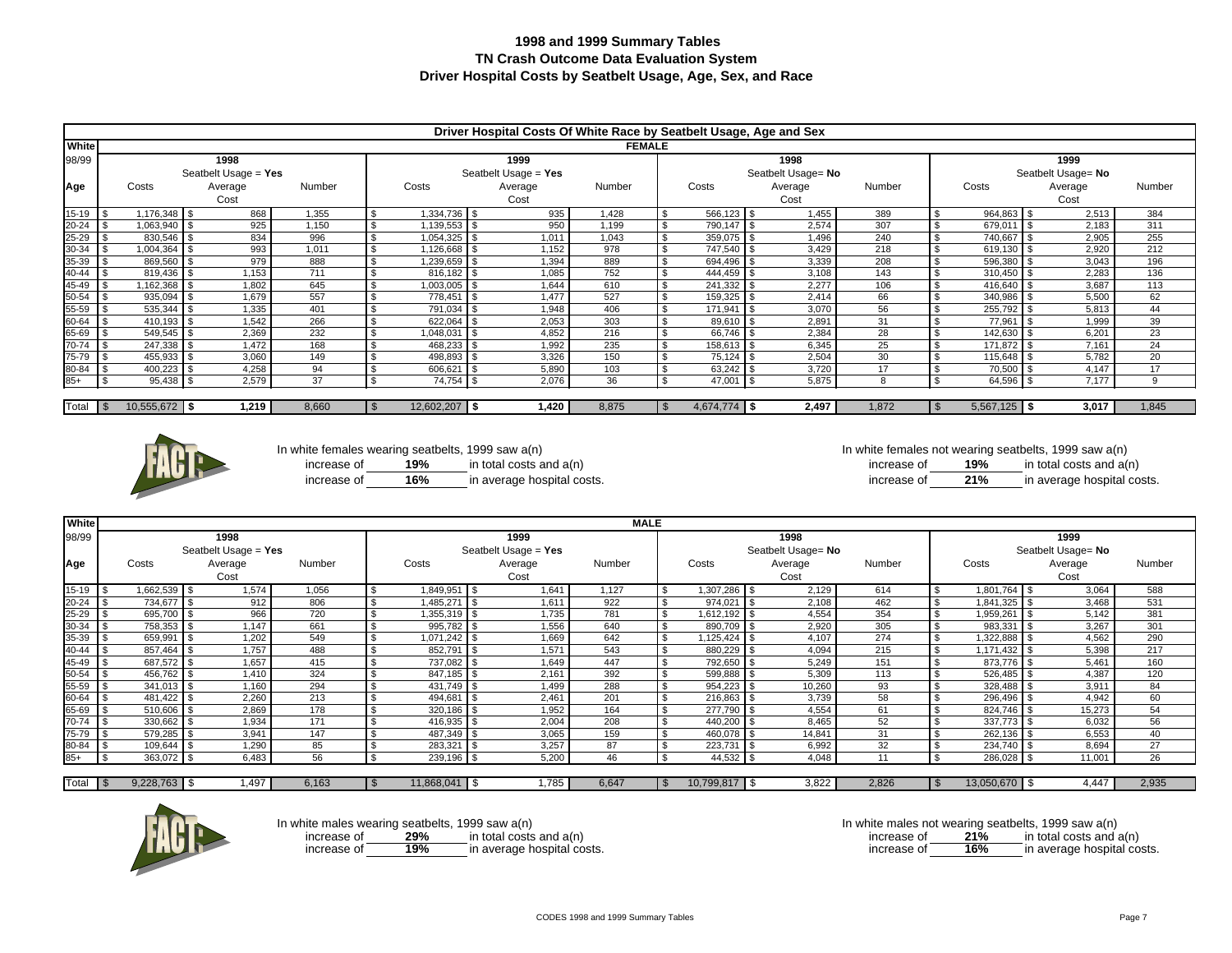|           |     |                |         |        |      |               | Driver Hospital Costs Of White Race by Seatbelt Usage, Age and Sex |                                    |     |                   |         |        |     |                 |         |        |
|-----------|-----|----------------|---------|--------|------|---------------|--------------------------------------------------------------------|------------------------------------|-----|-------------------|---------|--------|-----|-----------------|---------|--------|
| White     |     |                |         |        |      |               |                                                                    | <b>Total Hospital Costs by Sex</b> |     |                   |         |        |     |                 |         |        |
| 98/99     |     |                | 1998    |        |      |               | 1999                                                               |                                    |     |                   | 1998    |        |     |                 | 1999    |        |
| Age       |     |                | Average | Number |      |               | Average                                                            | Number                             |     |                   | Average | Number |     |                 | Average | Number |
|           |     | Female         | Cost    |        |      | Female        | Cost                                                               |                                    |     | Male              | Cost    |        |     | Male            | Cost    |        |
| $15-19$   |     | 1,742,470 \$   | 999     | 1,744  |      | 2,299,599     | 1,269                                                              | 1,812                              |     | 2,969,825 \$      | 1,778   | 1,670  |     | 3,651,715 \$    | 2,129   | 1,715  |
| 20-24     |     | 1,854,087 \$   | 1.273   | 1.457  |      | 1,818,564     | 1,204                                                              | 1,510                              |     | 1,708,698 \$      | 1,348   | 1,268  | -\$ | 3,326,596 \$    | 2,289   | 1,453  |
| 25-29     |     | 1,189,621 \$   | 962     | 1,236  |      | 1,794,993     | 1,383                                                              | 1,298                              |     | 2,307,892 \$      | 2,149   | 1,074  |     | 3,314,580       | 2,852   | 1,162  |
| 30-34     |     | $1,751,904$ \$ | 1,425   | 1,229  |      | 1,745,798     | 1,467                                                              | 1,190                              |     | 1,649,062 \$      | 1,707   | 966    |     | 1,979,113 \$    | 2,103   | 941    |
| $35 - 39$ |     | 1,564,056      | 1,427   | 1,096  |      | 1,836,038     | 1,692                                                              | 1,085                              |     | 1,785,415 \$      | 2,169   | 823    |     | 2,394,130 \$    | 2,569   | 932    |
| 40-44     |     | 1,263,896      | 1.480   | 854    |      | 1,126,632     | 1,269                                                              | 888                                |     | 1,737,693 \$      | 2,472   | 703    |     | 2,024,223       | 2,663   | 760    |
| 45-49     |     | 1,403,700 \$   | 1.869   | 751    |      | 1,419,645     | 1,964                                                              | 723                                |     | 1,480,222 \$      | 2,615   | 566    |     | 1,610,858       | 2,654   | 607    |
| 50-54     |     | 1,094,419 \$   | 1,757   | 623    |      | 1,119,436 \$  | 1,901                                                              | 589                                |     | 1,056,650 \$      | 2,418   | 437    |     | 1,373,670 \$    | 2,683   | 512    |
| 55-59     |     | 707,285        | 1,548   | 457    |      | 1,046,825     | 2,326                                                              | 450                                |     | 1,295,236 \$      | 3,347   | 387    |     | 760,238         | 2,044   | 372    |
| 60-64     |     | 499,803        | 1.683   | 297    |      | 700,025       | 2,047                                                              | 342                                |     | 698,285 \$        | 2,577   | 271    |     | 791,178 \$      | 3,031   | 261    |
| 65-69     |     | 616,291        | 2,370   | 260    |      | ,190,661      | 4,982                                                              | 239                                |     | 788,397 \$        | 3,299   | 239    |     | ,144,932        | 5,252   | 218    |
| 70-74     |     | 405,951        | 2.103   | 193    |      | 640,105       | 2,471                                                              | 259                                |     | 770.862           | 3.457   | 223    |     | 754,709         | 2,859   | 264    |
| 75-79     |     | 531,057 \$     | 2,967   | 179    |      | 614,542       | 3,615                                                              | 170                                |     | 1,039,363 \$      | 5,839   | 178    |     | 749,485         | 3,766   | 199    |
| 80-84     |     | 463,465        | 4,175   | 111    |      | 677,120       | 5,643                                                              | 120                                |     | 333,375 \$        | 2,849   | 117    |     | 518,060 \$      | 4,544   | 114    |
| $85+$     |     | 142,440 \$     | 3,165   | 45     |      | 139,350 \$    | 3,097                                                              | 45                                 |     | 407,605 \$        | 6,084   | 67     |     | 525,224 \$      | 7,295   | 72     |
|           |     |                |         |        |      |               |                                                                    |                                    |     |                   |         |        |     |                 |         |        |
| Total     | IS. |                | 1,446   | 10,532 | l \$ | 18,169,332 \$ | 1,695                                                              | 10,720                             | ΙSΙ | $20,028,579$ \ \$ | 2,228   | 8,989  | - 5 | 24,918,711   \$ | 2,601   | 9,582  |



In white females involved in crashes, 1999 saw a(n) **In white males involved in crashes**, 1999 saw a(n) **In white males involved in crashes**, 1999 saw a(n) increase of **19%**increase of**17%**

in total costs and a(n) increase of **24%** in total costs and a(n)

| in total costs and a(n)    | increase of | 24% | in total costs and a(n)    |
|----------------------------|-------------|-----|----------------------------|
| in average hospital costs. | increase of | 17% | in average hospital costs. |
|                            |             |     |                            |

| White     |                 |         |        |     | <b>Total Hospital Costs</b> |         |        |                |      |                | Total Estimated Savings If Seatbelts Were Worn* |                |                |                  |
|-----------|-----------------|---------|--------|-----|-----------------------------|---------|--------|----------------|------|----------------|-------------------------------------------------|----------------|----------------|------------------|
| 98/99     |                 | 1998    |        |     |                             | 1999    |        |                |      |                | Total                                           |                |                | <b>Total</b>     |
| Age       | Female/         | Average | Number |     | Female/                     | Average | Number |                | 1998 |                | <b>Estimated</b>                                | 1999           |                | <b>Estimated</b> |
|           | Male            | Cost    |        |     | Male                        | Cost    |        | Female         |      | Male           | Savings                                         | Female         | Male           | <b>Savings</b>   |
| $15 - 19$ | 4,712,295 \$    | 1.380   | 3,414  |     | 5,951,314 \$                | 1,687   | 3,527  | 228,411 \$     |      | 340,621 \$     | 569,032                                         | 605,942 \$     | 836,572 \$     | 1,442,514        |
| 20-24     | 3,562,785 \$    | 1.307   | 2,725  |     | 5,145,160                   | 1,736   | 2,963  | $506,121$ \$   |      | 552,903 \$     | 1,059,024                                       | 383,430 \$     | 985,924 \$     | 1,369,354        |
| $25 - 29$ | $3,497,513$ \$  | 1,514   | 2,310  |     | 5,109,573                   | 2,077   | 2,460  | 158,943 \$     |      | 1,270,139 \$   | 1,429,083                                       | 482,898 \$     | 1,298,087      | 1,780,985        |
| 30-34     | 3,400,966 \$    | 1,549   | 2,195  |     | 3,724,911                   | 1,748   | 2,131  | 530,971 \$     |      | 540,788 \$     | 1,071,759 \$                                    | 374,904 \$     | $515,003$ \$   | 889,907          |
| 35-39     | 3,349,471 \$    | 1,745   | 1,919  |     | 4,230,169                   | 2,097   | 2,017  | 490,815 \$     |      | 796,030 \$     | 8 286,845 \$                                    | 323,069 \$     | 838,994 \$     | 1,162,063        |
| 40-44     | 3,001,589 \$    | 1,928   | 1,557  |     | 3,150,854 \$                | 1,912   | 1,648  | 279,650 \$     |      | 502,453 \$     | 782,103                                         | 162,842 \$     | 830,629 \$     | 993,472          |
| 45-49     | 2,883,922 \$    | 2,190   | 1.317  |     | 3,030,502                   | 2,279   | 1,330  | 50,307         |      | 542,474 \$     | 592,781                                         | 230,838 \$     | 609,943 \$     | 840,781          |
| 50-54     | 2,151,069 \$    | 2,029   | 1,060  |     | 2,493,106                   | 2,264   | 1,101  | 48,524 \$      |      | 440,585 \$     | 489,109                                         | 249,403        | 267,142 \$     | 516,545          |
| 55-59     | 2,002,521       | 2,373   | 844    |     | 1,807,063                   | 2,198   | 822    | 97,180 \$      |      | 846,352 \$     | 943,531 \$                                      | 170,064 \$     | 202,562 \$     | 372,625          |
| 60-64     | 1,198,088 \$    | 2,109   | 568    |     | 1,491,203                   | 2,473   | 603    | 41,805 \$      |      | 85,772 \$      | 127,577                                         | No Savings \$  | 148,830 \$     | 148,830          |
| 65-69     | 1,404,688 \$    | 2,815   | 499    |     | 2,335,592                   | 5,111   | 457    | 422 \$         |      | 102,807 \$     | 103,229 \$                                      | $31,034$ \$    | 719,319 \$     | 750,353          |
| 70-74     | 1,176,813 \$    | 2,829   | 416    |     | 1,394,814                   | 2,667   | 523    | 121,806 \$     |      | 339,648 \$     | 461,455                                         | 124,053        | 225,521 \$     | 349,574          |
| 75-79     | 1,570,420 \$    | 4,399   | 357    |     | 1,364,027                   | 3,697   | 369    | No Savings \$  |      | 337,916 \$     | 337,916                                         | 49,129         | 139,533 \$     | 188,662          |
| 80-84     | 796,840         | 3,495   | 228    |     | 1,195,181                   | 5,108   | 234    | No Savings \$  |      | 182,453 \$     | 182,453                                         | No Savings \$  | 146,813 \$     | 146,813          |
| $85+$     | 550,044 \$      | 4,911   | 112    |     | 664,575 \$                  | 5,680   | 117    | 26,366         |      | No Savings \$  | 26,366 \$                                       | 45,908 \$      | 150,831 \$     | 196,739          |
|           |                 |         |        |     |                             |         |        |                |      |                |                                                 |                |                |                  |
| Total \$  | $35,259,025$ \$ | 1,806   | 19,521 | 1 S | 43,088,043 \$               | 2,122   | 20,302 | $2,581,322$ \$ |      | $6,880,940$ \$ | $9,462,262$ \$                                  | $3,233,514$ \$ | $7,915,704$ \$ | 11,149,218       |



increase of **22%**increase of **18%**in average hospital costs.

In white drivers involved in crashes, 1999 saw a(n) example and weak of the state of wearing seatbelts cost the state of in total costs and a(n) Tennessee an additional 9.5M in 1998 and 11M in 1999.

**\*Calculation is (avg cost while seatbelt = no - avg cost while seatbelt=yes) \* number of spec. drivers not wearing seatbelts using non-rounded values**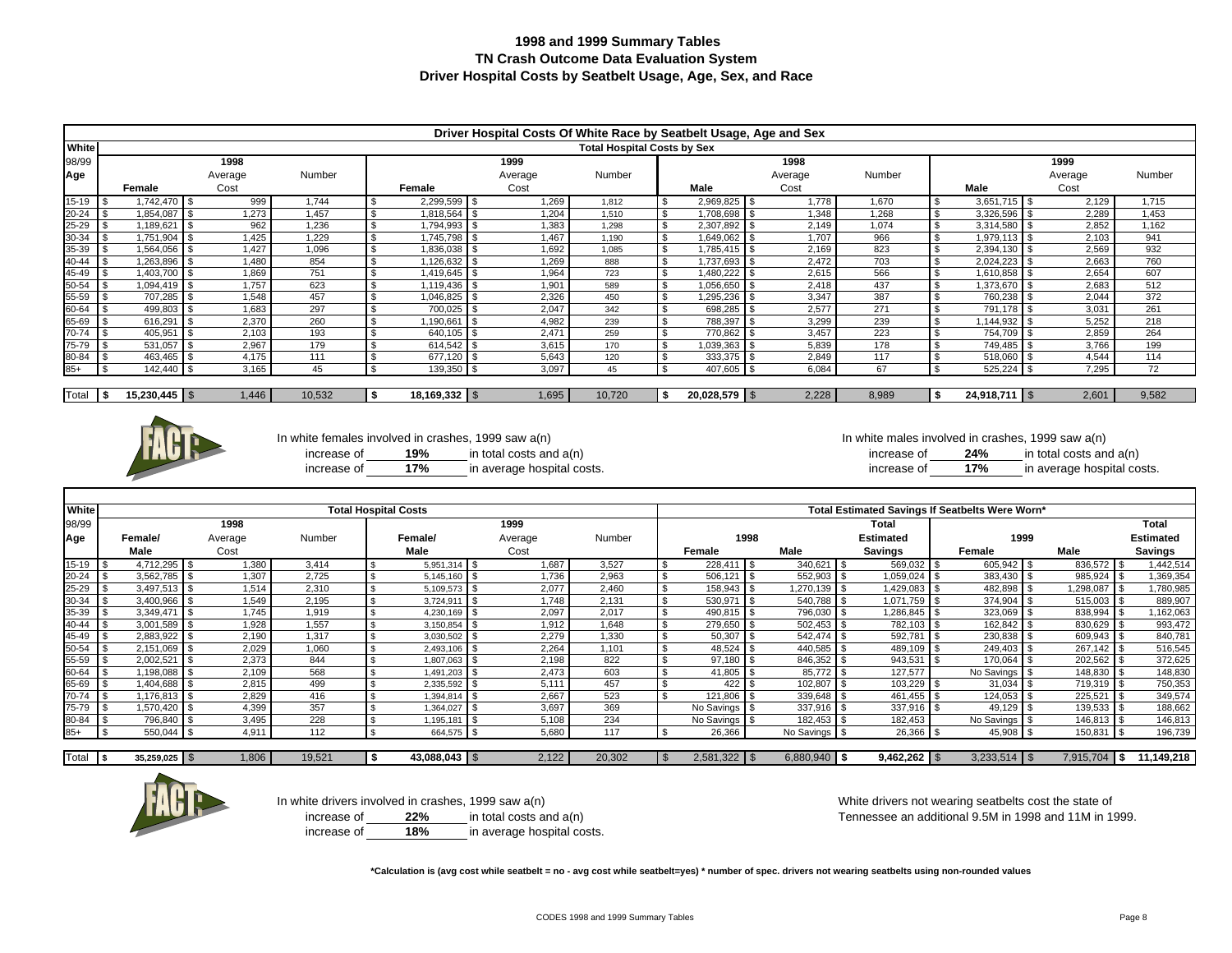| White |         |            | Percentage of Seatbelt Usage of White Race Female Drivers Involved In Crashes By Age |               |         |            |             |               |
|-------|---------|------------|--------------------------------------------------------------------------------------|---------------|---------|------------|-------------|---------------|
| 98/99 |         |            |                                                                                      | <b>FEMALE</b> |         |            |             |               |
| Age   |         |            | 1998                                                                                 |               |         |            | 1999        |               |
|       | Wearing | % of Usage | Not Wearing                                                                          | %Unrestrained | Wearing | % of Usage | Not Wearing | %Unrestrained |
| 15-19 | 1,355   | 78%        | 389                                                                                  | 22%           | 1,428   | 79%        | 384         | 21%           |
| 20-24 | 1.150   | 79%        | 307                                                                                  | 21%           | 1.199   | 79%        | 311         | 21%           |
| 25-29 | 996     | 81%        | 240                                                                                  | 19%           | 1,043   | 80%        | 255         | 20%           |
| 30-34 | 1,011   | 82%        | 218                                                                                  | 18%           | 978     | 82%        | 212         | 18%           |
| 35-39 | 888     | 81%        | 208                                                                                  | 19%           | 889     | 82%        | 196         | 18%           |
| 40-44 | 711     | 83%        | 143                                                                                  | 17%           | 752     | 85%        | 136         | 15%           |
| 45-49 | 645     | 86%        | 106                                                                                  | 14%           | 610     | 84%        | 113         | 16%           |
| 50-54 | 557     | 89%        | 66                                                                                   | 11%           | 527     | 89%        | 62          | 11%           |
| 55-59 | 401     | 88%        | 56                                                                                   | 12%           | 406     | 90%        | 44          | 10%           |
| 60-64 | 266     | 90%        | 31                                                                                   | 10%           | 303     | 89%        | 39          | 11%           |
| 65-69 | 232     | 89%        | 28                                                                                   | 11%           | 216     | 90%        | 23          | 10%           |
| 70-74 | 168     | 87%        | 25                                                                                   | 13%           | 235     | 91%        | 24          | 9%            |
| 75-79 | 149     | 83%        | 30                                                                                   | 17%           | 150     | 88%        | 20          | 12%           |
| 80-84 | 94      | 85%        | 17                                                                                   | 15%           | 103     | 86%        | 17          | 14%           |
| $85+$ | 37      | 82%        | 8                                                                                    | 18%           | 36      | 80%        | 9           | 20%           |
|       |         |            |                                                                                      |               |         |            |             |               |
| Total | 8.660   | 82%        | 1.872                                                                                | 18%           | 8,875   | 83%        | 1.845       | 17%           |

| Percentage of Seatbelt Usage of White Race Male Drivers Involved In Crashes By Age<br>White |         |            |             |                |         |            |             |               |  |  |  |  |
|---------------------------------------------------------------------------------------------|---------|------------|-------------|----------------|---------|------------|-------------|---------------|--|--|--|--|
| 98/99                                                                                       |         |            |             | <b>MALE</b>    |         |            |             |               |  |  |  |  |
| Age                                                                                         |         | 1998       |             |                |         |            | 1999        |               |  |  |  |  |
|                                                                                             | Wearing | % of Usage | Not Wearing | % Unrestrained | Wearing | % of Usage | Not Wearing | %Unrestrained |  |  |  |  |
| 15-19                                                                                       | 1,056   | 63%        | 614         | 37%            | 1,127   | 66%        | 588         | 34%           |  |  |  |  |
| 20-24                                                                                       | 806     | 64%        | 462         | 36%            | 922     | 63%        | 531         | 37%           |  |  |  |  |
| 25-29                                                                                       | 720     | 67%        | 354         | 33%            | 781     | 67%        | 381         | 33%           |  |  |  |  |
| 30-34                                                                                       | 661     | 68%        | 305         | 32%            | 640     | 68%        | 301         | 32%           |  |  |  |  |
| 35-39                                                                                       | 549     | 67%        | 274         | 33%            | 642     | 69%        | 290         | 31%           |  |  |  |  |
| 40-44                                                                                       | 488     | 69%        | 215         | 31%            | 543     | 71%        | 217         | 29%           |  |  |  |  |
| 45-49                                                                                       | 415     | 73%        | 151         | 27%            | 447     | 74%        | 160         | 26%           |  |  |  |  |
| 50-54                                                                                       | 324     | 74%        | 113         | 26%            | 392     | 77%        | 120         | 23%           |  |  |  |  |
| 55-59                                                                                       | 294     | 76%        | 93          | 24%            | 288     | 77%        | 84          | 23%           |  |  |  |  |
| 60-64                                                                                       | 213     | 79%        | 58          | 21%            | 201     | 77%        | 60          | 23%           |  |  |  |  |
| 65-69                                                                                       | 178     | 74%        | 61          | 26%            | 164     | 75%        | 54          | 25%           |  |  |  |  |
| 70-74                                                                                       | 171     | 77%        | 52          | 23%            | 208     | 79%        | 56          | 21%           |  |  |  |  |
| 75-79                                                                                       | 147     | 83%        | 31          | 17%            | 159     | 80%        | 40          | 20%           |  |  |  |  |
| 80-84                                                                                       | 85      | 73%        | 32          | 27%            | 87      | 76%        | 27          | 24%           |  |  |  |  |
| $85+$                                                                                       | 56      | 84%        | 11          | 16%            | 46      | 64%        | 26          | 36%           |  |  |  |  |
|                                                                                             |         |            |             |                |         |            |             |               |  |  |  |  |
| Total                                                                                       | 6,163   | 69%        | 2,826       | 31%            | 6,647   | 69%        | 2,935       | 31%           |  |  |  |  |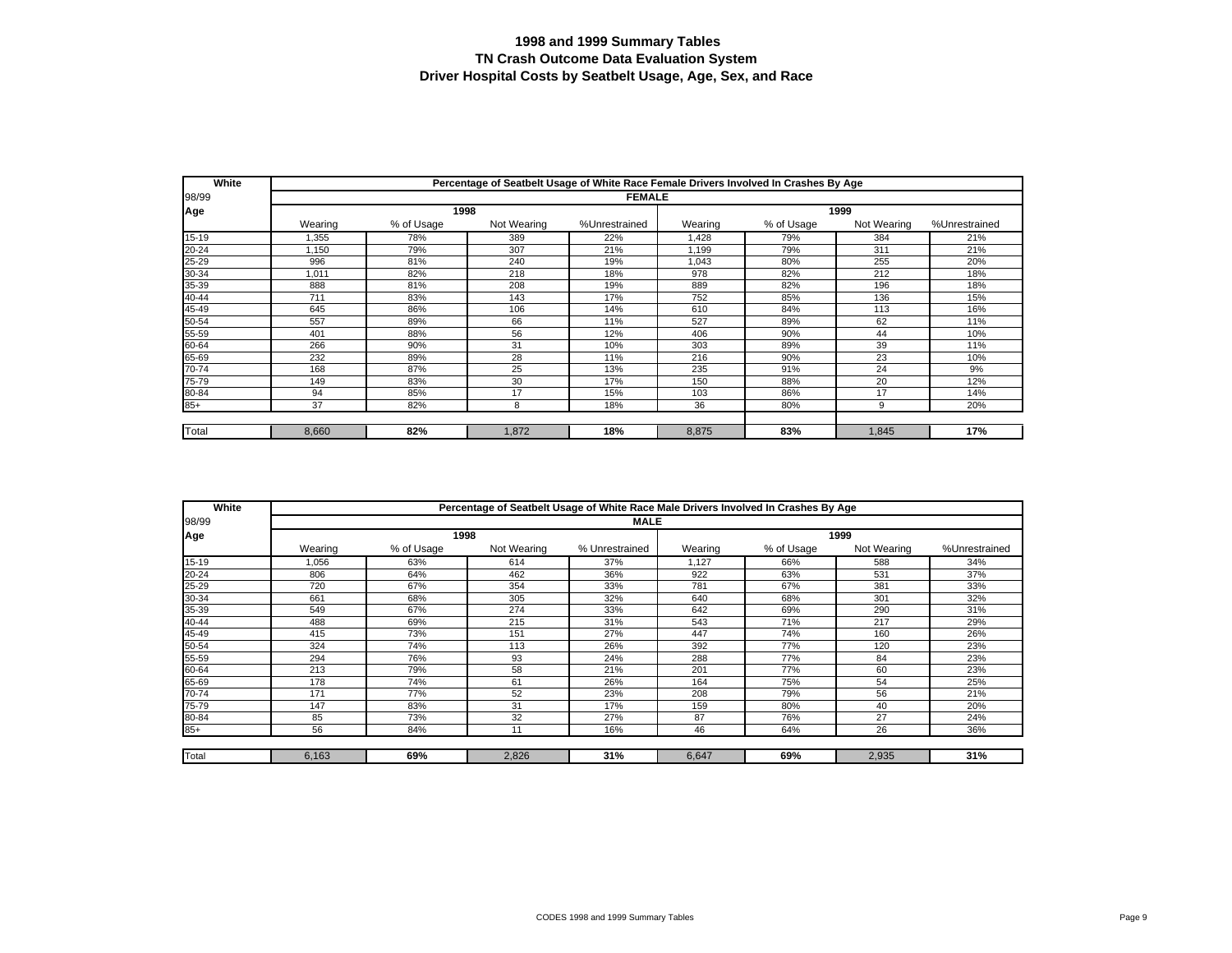|              |                        |                      |        |      |                | Driver Hospital Costs Of Black Race by Seatbelt Usage, Age and Sex |               |                |                    |                |      |                         |                    |                |
|--------------|------------------------|----------------------|--------|------|----------------|--------------------------------------------------------------------|---------------|----------------|--------------------|----------------|------|-------------------------|--------------------|----------------|
| <b>Black</b> |                        |                      |        |      |                |                                                                    | <b>FEMALE</b> |                |                    |                |      |                         |                    |                |
| 98/99        |                        | 1998                 |        |      |                | 1999                                                               |               |                | 1998               |                |      |                         | 1999               |                |
|              |                        | Seatbelt Usage = Yes |        |      |                | Seatbelt Usage = Yes                                               |               |                | Seatbelt Usage= No |                |      |                         | Seatbelt Usage= No |                |
| Age          | Costs                  | Average              | Number |      | Costs          | Average                                                            | Number        | Costs          | Average            | Number         |      | Costs                   | Average            | Number         |
|              |                        | Cost                 |        |      |                | Cost                                                               |               |                | Cost               |                |      |                         | Cost               |                |
| 15-19        | 241,899 \$             | 674                  | 359    |      | 178,539        | 735                                                                | 243           | 110,892 \$     | 1,422              | 78             |      | 175,329 \$              | 3,730              | 47             |
| 20-24        | 335,853 \$             | 637                  | 527    |      | 418,238        | 1,001<br>l SS                                                      | 418           | 201,218 \$     | 2,484              | 81             |      | 94,918 \$               | 1,695              | 56             |
| 25-29        | 577,797 \$             | 1,133                | 510    |      | 554,464        | 1.549                                                              | 358           | 145,289 \$     | 2,343              | 62             |      | 91,351                  | 2,469              | 37             |
| 30-34        | 485,380 \$             | 1,150                | 422    |      | 408,259        | 1,300                                                              | 314           | 125,733 \$     | 2,858              | 44             |      | 68,408 \$               | 2,138              | 32             |
| 35-39        | 448,900 \$             | 1,009                | 445    |      | 478,008        | 1,615                                                              | 296           | $55,214$ \$    | 1.624              | 34             |      | 90,951                  | 3,248              | 28             |
| 40-44        | 244,383 \$             | 675                  | 362    |      | 278,423        | 1,127                                                              | 247           | $80,215$ \$    | 2,292              | 35             |      | 29,181                  | 1,326              | 22             |
| 45-49        | 168,029 \$             | 706                  | 238    |      | 343,394        | 1.918                                                              | 179           | 119,849        | 4,794              | 25             |      | 112,970                 | 6,276              | 18             |
| 50-54        | 152,538 \$             | 877                  | 174    |      | 209,358        | 1,886                                                              | 111           | 16,249         | 1,250              | 13             |      | 16,007                  | 1,601              | 10             |
| 55-59        | 105,212 \$             | 870                  | 121    |      | 113,460        | 1,474                                                              | 77            | $16,617$ \$    | 2,077              | 8              |      | $2,948$ \ $\frac{9}{2}$ | 737                |                |
| 60-64        | 133,319 \$             | 1,587                | 84     |      | 113,101        | 1.767<br>I S                                                       | 64            | 4,650          | 664                | $\overline{ }$ |      | 57,310 \$               | 9,552              | 6              |
| 65-69        | 72,325 \$              | 1,113                | 65     |      | 66,232         | 1,540<br>l S                                                       | 43            | 15,490         | 2,582              | 6              |      | 67,377 \$               | 22,459             | 3              |
| 70-74        | 112,735 \$             | 2,349                | 48     |      | 37,653         | 1,298                                                              | 29            | 129,757 \$     | 32,439             |                |      | 20,402                  | 6,801              | 3              |
| 75-79        | 24,996                 | 961                  | 26     |      | 82,380         | 5,149                                                              | 16            | 1,190          | 1,190              |                |      |                         |                    | 0              |
| 80-84        | 29,769                 | 4,962                | 6      |      | $13,915$ \$    | 1,739                                                              | 8             | 12,698         | 3,174              |                |      | 1,359                   | 679                | $\overline{2}$ |
| $85+$        | $3,149$ \$             | 630                  | 5      | \$   | 98,503 \$      | 98,503                                                             |               |                |                    | $\Omega$       |      |                         |                    | $\mathbf{0}$   |
|              |                        |                      |        |      |                |                                                                    |               |                |                    |                |      |                         |                    |                |
| Total        | $3,136,284$ \$<br>- 15 | 925                  | 3,392  | l \$ | $3,393,926$ \$ | 1,412                                                              | 2,404         | $1,035,060$ \$ | 2,575              | 402            | - 96 | 828,511                 | 3,091<br>- 15      | 268            |



increase of **8%**increase of**16%**

In black females wearing seatbelts, 1999 saw a(n) In black females not wearing seatbelts, 1999 saw a(n) In black females not wearing seatbelts, 1999 saw a(n) in total costs and a(n) decrease of **20%** in total costs and a(n) in average hospital costs. **increase of the average of the average of the average hospital costs. in** average hospital costs.

| <b>Black</b>   |                       |                      |        |      |             |                      | <b>MALE</b>    |            |                |                    |        |               |            |                    |                |
|----------------|-----------------------|----------------------|--------|------|-------------|----------------------|----------------|------------|----------------|--------------------|--------|---------------|------------|--------------------|----------------|
| 98/99          |                       | 1998                 |        |      |             | 1999                 |                |            |                | 1998               |        |               |            | 1999               |                |
|                |                       | Seatbelt Usage = Yes |        |      |             | Seatbelt Usage = Yes |                |            |                | Seatbelt Usage= No |        |               |            | Seatbelt Usage= No |                |
| Age            | Costs                 | Average              | Number |      | Costs       | Average              | Number         |            | Costs          | Average            | Number |               | Costs      | Average            | Number         |
|                |                       | Cost                 |        |      |             | Cost                 |                |            |                | Cost               |        |               |            | Cost               |                |
| $15 - 19$      | 167,315 \$            | 715                  | 234    |      | 291,869 \$  | 1,438                | 203            |            | 388,106 \$     | 4,001              | 97     |               | 378,542 \$ | 6,527              | 58             |
| 20-24<br>25-29 | 424,403 \$            | 1,189                | 357    |      | 315,018 \$  | 1,406                | 224            |            | 465,188 \$     | 4,652              | 100    |               | 241,139 \$ | 2,772              | 87             |
|                | 456,850 \$            | 1,464                | 312    |      | 345,022     | 1,575<br>- \$        | 219            |            | 316,421 \$     | 4,723              | 67     |               | 405,292    | 6,644              | 61             |
| $30 - 34$      | 247,219 \$            | 951                  | 260    |      | 329,942     | 1,793                | 184            |            | 247,919 \$     | 3,593              | 69     |               | 163,606    | 3,636              | 45             |
| 35-39          | 395,663 \$            | 1,759                | 225    |      | 220,806     | 1,227                | 180            |            | 214,050 \$     | 3,755              | 57     |               | 204,311 \$ | 4,865              | 42             |
| 40-44          | 329,025 \$            | 1,597                | 206    |      | 178,203 \$  | 1,212                | 147            |            | 254,142 \$     | 5,295              | 48     |               | 23,354     | 973                | 24             |
| 45-49          | 238,735 \$            | 1,465                | 163    |      | 161,438     | 1,281<br>IS.         | 126            |            | 87,559 \$      | 3,127              | 28     |               | 147,116 \$ | 5,658              | 26             |
| 50-54          | 152,761 \$            | 1,175                | 130    |      | 243,095     | 2,671<br>l \$        | 91             |            | 153,503 \$     | 4,952              | 31     |               | 39,722     | 2,337              | 17             |
| 55-59          | 130,753 \$            | 1,437                | 91     |      | 189,018 \$  | 2,953                | 64             |            | 38,177 \$      | 1,660              | 23     |               | 458,657    | 30,577             | 15             |
| 60-64          | 185,386 \$            | 2,943                | 63     |      | $82,175$ \$ | 2,651                | 31             |            | 24,460 \$      | 1.882              | 13     |               | $2,216$ \$ | 443                | 5              |
| 65-69          |                       | $41,934$ \$<br>975   | 43     |      | 58,363      | 3,072                | 19             |            | 117,314 \$     | 19,552             | 6      |               | 18,325     | 3,665              | 5              |
| 70-74          |                       | 69,642 \$<br>1.882   | 37     |      | 13,180      | 694                  | 19             |            | 61,873 \$      | 5,625              | 11     |               | 20,091     | 3,349              | 6              |
| 75-79          |                       | 74,633 \$<br>2,408   | 31     |      | 108,666     | 7.244                | 15             |            | 16,058 \$      | 2,676              | 6      |               | 1,311      | 656                | $\overline{2}$ |
| 80-84          |                       | 49,922 \$<br>3,566   | 14     |      | 8,995       | 2,249                | $\overline{4}$ |            | $4,487$ \$     | 1.122              |        |               | 267        | 267                |                |
| $85+$          |                       | $3,559$ \$<br>593    | 6      |      | $35,091$ \$ | 2,699                | 13             |            | 39,814 \$      | 13,271             | 3      |               |            |                    | $\Omega$       |
|                |                       |                      |        |      |             |                      |                |            |                |                    |        |               |            |                    |                |
| Total          | 2,967,802   \$<br>l S | 1,366                | 2,172  | I SS | 2,580,881   | 1,677<br>- 5         | 1,539          | $\sqrt{3}$ | $2,429,072$ \$ | 4,315              | 563    | $\mathcal{S}$ | 2,103,950  | 5,340              | 394            |



decrease of **13%**in total costs and a(n) increase of **23%**in average hospital costs.

In black males wearing seatbelts, 1999 saw a(n)<br>
decrease of the state in total center and a(n)<br>
decrease of the state limited seats and a(n)

| decrease or | 15% | in total costs and a(n)    |
|-------------|-----|----------------------------|
| increase of | 24% | in average hospital costs. |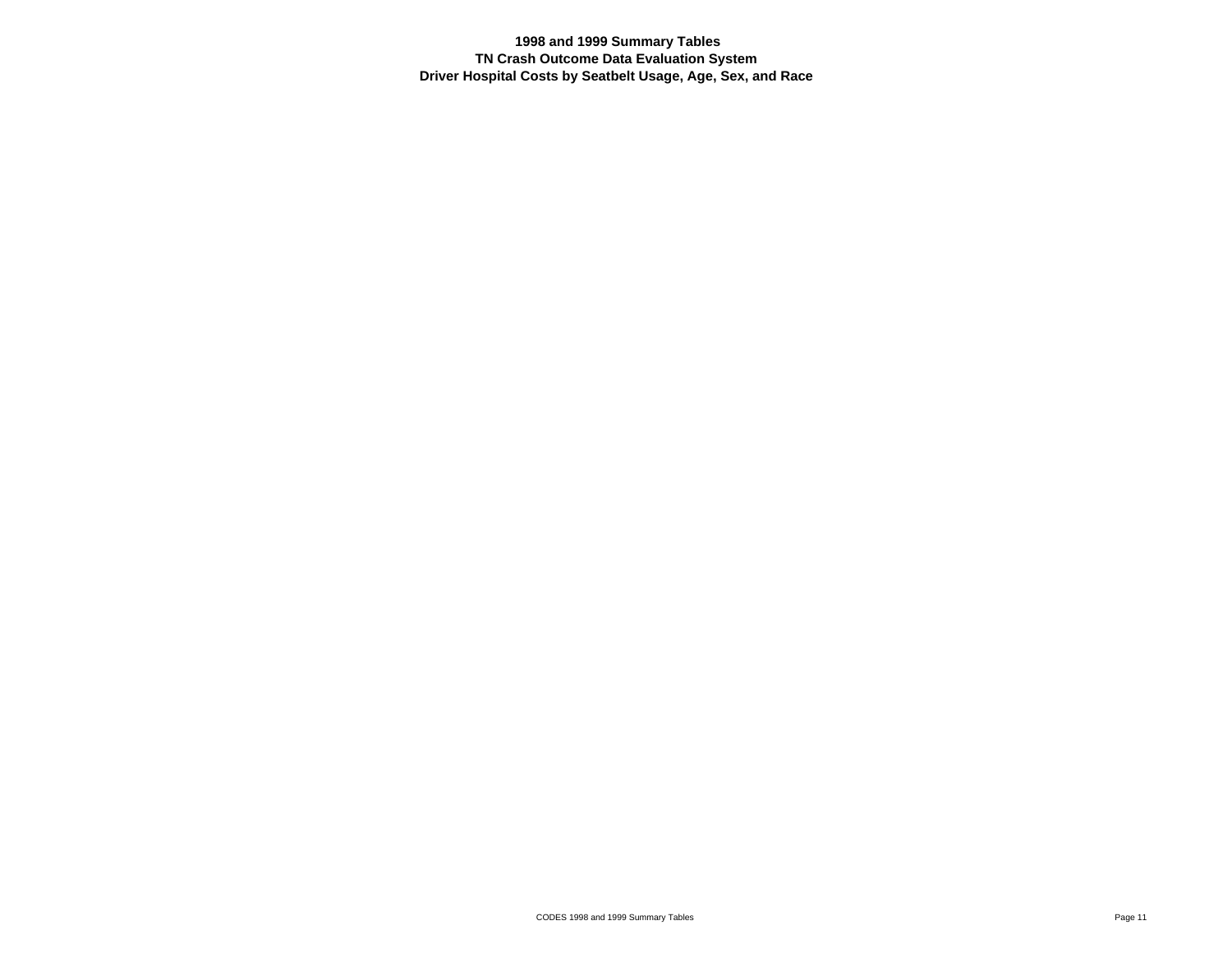|              |     |              |         |        |    |                |         |        | Driver Hospital Costs Of Black Race by Seatbelt Usage, Age and Sex |                |         |        |      |              |         |        |
|--------------|-----|--------------|---------|--------|----|----------------|---------|--------|--------------------------------------------------------------------|----------------|---------|--------|------|--------------|---------|--------|
| <b>Black</b> |     |              |         |        |    |                |         |        | <b>Total Hospital Costs by Sex</b>                                 |                |         |        |      |              |         |        |
| 98/99        |     |              | 1998    |        |    |                | 1999    |        |                                                                    |                | 1998    |        |      |              | 1999    |        |
| Age          |     |              | Average | Number |    |                | Average |        | Number                                                             |                | Average | Number |      |              | Average | Number |
|              |     | Female       | Cost    |        |    | Female         | Cost    |        |                                                                    | Male           | Cost    |        |      | Male         | Cost    |        |
| $15 - 19$    |     | 352,791 \$   | 807     | 437    |    | 353,868        |         | 1,220  | 290                                                                | 555,421 \$     | 1,678   | 331    |      | 670,411 \$   | 2,569   | 261    |
| 20-24        |     | 537,072      | 883     | 608    |    | 513,156        |         | 1,083  | 474                                                                | 889,592        | 1,947   | 457    |      | 556,156      | 1,788   | 311    |
| 25-29        |     | 723,085      | 1.264   | 572    |    | 645,814        |         | 1,635  | 395                                                                | 773,271 \$     | 2,040   | 379    |      | 750,314      | 2,680   | 280    |
| 30-34        |     | $611,113$ \$ | 1.311   | 466    |    | 476,666        |         | 1,378  | 346                                                                | 495,138        | 1,505   | 329    |      | 493,548      | 2,155   | 229    |
| 35-39        |     | 504,113 \$   | 1.052   | 479    |    | 568,959        |         | 1.756  | 324                                                                | 609.713 \$     | 2,162   | 282    |      | 425,117      | 1,915   | 222    |
| 40-44        |     | 324,597 \$   | 818     | 397    |    | 307,604        |         | 1,144  | 269                                                                | 583,167 \$     | 2,296   | 254    |      | 201,557      | 1,179   | 171    |
| 45-49        |     | 287,878 \$   | 1,095   | 263    |    | 456,364        |         | 2,317  | 197                                                                | 326,294 \$     | 1,708   | 191    |      | 308,554 \$   | 2,030   | 152    |
| 50-54        |     | 168,786      | 903     | 187    |    | 225,365        |         | 1,863  | 121                                                                | 306,265 \$     | 1,902   | 161    |      | 282,818      | 2,619   | 108    |
| 55-59        |     | 121,829      | 944     | 129    |    | 116,409        |         | 1,437  | 81                                                                 | 168,931 \$     | 1,482   | 114    |      | 647,675      | 8,198   | 79     |
| 60-64        |     | 137,969      | 1,516   | 91     |    | 170,411        |         | 2,434  | 70                                                                 | 209,847 \$     | 2,761   | 76     |      | 84,391       | 2,344   | 36     |
| 65-69        |     | 87,815       | 1.237   | 71     |    | 133,609        |         | 2,905  | 46                                                                 | 159,248        | 3,250   | 49     |      | 76,688       | 3,195   | 24     |
| 70-74        |     | 242,492      | 4,663   | 52     |    | 58,055         |         | 1,814  | 32                                                                 | 131,515 \$     | 2,740   | 48     |      | 33,271       | 1,331   | 25     |
| 75-79        |     | 26,186       | 970     | 27     |    | 82,380         |         | 5,149  | 16                                                                 | 90,691 \$      | 2.451   | 37     |      | 109,977      | 6,469   | 17     |
| 80-84        |     | 42,467       | 4.247   | 10     |    | 15,273         |         | 1,527  | 10                                                                 | 54,409         | 3,023   | 18     |      | 9.262        | 1,852   |        |
| $85+$        |     | $3,149$ \$   | 630     |        |    | 98,503         |         | 98,503 |                                                                    | 43,372 \$      | 4,819   | 9      |      | 35,091       | 2,699   | 13     |
|              |     |              |         |        |    |                |         |        |                                                                    |                |         |        |      |              |         |        |
| Total        | l S |              | 1,099   | 3,794  | s. | $4,222,437$ \$ |         | 1,580  | 2,672                                                              | $5,396,874$ \$ | 1,973   | 2,735  | - 35 | 4,684,831 \$ | 2,424   | 1,933  |



increase of **1%**increase of**44%**

In black females involved in crashes, 1999 saw a(n) In black males involved in crashes, 1999 saw a(n) In black males involved in crashes, 1999 saw a(n)

in total costs and a(n) decrease of the section of the section of the section of the section of the section of t<br>
in average hospital costs. in average hospital costs. **increase of a 23%** increase of **23%** in average hospital costs.

| <b>Black</b> |                |                      |        | <b>Total Hospital Costs</b> |         |        |                    |      |                |                  |                | Total Estimated Savings If Seatbelts Were Worn* |      |               |                  |
|--------------|----------------|----------------------|--------|-----------------------------|---------|--------|--------------------|------|----------------|------------------|----------------|-------------------------------------------------|------|---------------|------------------|
| 98/99        |                | 1998                 |        |                             | 1999    |        |                    |      |                | Total            |                |                                                 |      |               | Total            |
| Age          | Female/        | Average              | Number | Female/                     | Average | Number |                    | 1998 |                | <b>Estimated</b> |                |                                                 | 1999 |               | <b>Estimated</b> |
|              | Male           | Cost                 |        | Male                        | Cost    |        | Female             |      | Male           | Savings          |                | Female                                          |      | Male          | <b>Savings</b>   |
| 15-19        | 908,213 \$     | 1,183                | 768    | 1.024.279 \$                | 1.859   | 551    | 58,335 \$          |      | 318,749 \$     |                  | 377,083        | 140.797                                         |      | 295,151       | 435,948          |
| 20-24        | 1,426,664 \$   | 1.340                | 1,065  | 1,069,313 \$                | 1,362   | 785    | 149,598 \$         |      | 346,308 \$     |                  | 495,906 \$     | 38,886                                          |      | 118,788 \$    | 157,675          |
| 25-29        | 1,496,356 \$   | 1,573                | 951    | 1,396,128 \$                | 2,068   | 675    | 75,047             |      | 218,315        |                  | 293,362        | 34,046                                          |      | 309,190 \$    | 343,236          |
| 30-34        | 1,106,251      | 1.392                | 795    | 970,214 \$                  | 1,687   | 575    | 75,124             |      | 182,310        |                  | 257,435        | 26,802                                          |      | 82,914 \$     | 109,716          |
| 35-39        | 1,113,826      | 1.464                | 761    | 994.077 \$                  | 1,821   | 546    | 20,916             |      | 113,815        |                  | 134,731 \$     | 45,734                                          |      | 152,790 \$    | 198,524          |
| 40-44        | 907,764 \$     | 1,394                | 651    | 509,161 \$                  | 1,157   | 440    | 56,587             |      | 177,476        |                  | 234,063        | 4,383                                           |      | No Savings \$ | 4,383            |
| 45-49        | 614,172 \$     | 1,353                | 454    | 764,918 \$                  | 2,192   | 349    | 102,199            |      | 46,550         |                  | 148,749 \$     | 78,439 \$                                       |      | 113,804 \$    | 192,243          |
| 50-54        | 475,051 \$     | 1,365                | 348    | 508,182 \$                  | 2,219   | 229    | 4,852              |      | 117,076        |                  | 121,928        | No Savings                                      |      | No Savings    | No Savings       |
| 55-59        | 290,759 \$     | 1.197                | 243    | 764,084 \$                  | 4,776   | 160    | 9,661              |      | 5,129          |                  | 14,790         | No Savings \$                                   |      | 414,356 \$    | 414,356          |
| 60-64        | 347,816 \$     | 2,083                | 167    | 254,803 \$                  | 2,404   | 106    | No Savings         |      | No Savings     |                  | No Savings \$  | 46,706                                          |      | No Savings \$ | 46,706           |
| 65-69        | 247,063 \$     | 2,059                | 120    | 210,297 \$                  | 3,004   | 70     | $8,814$ $\sqrt{5}$ |      | 111,463 \$     |                  | 120,276 \$     | 62,756 \$                                       |      | $2,966$ \$    | 65,722           |
| 70-74        | 374,007 \$     | 3,740                | 100    | $91,326$ \$                 | 1.602   | 57     | 120,362 \$         |      | $41,169$ \$    |                  | 161,531 \$     | 16,507 \$                                       |      | 15,929        | 32,436           |
| 75-79        | 116,878 \$     | 1,826                | 64     | 192,357 \$                  | 5,829   | 33     | 229                |      | $1,613$ \$     |                  | 1.841          | No Savings                                      |      | No Savings    | No Savings       |
| 80-84        |                | 96,877 \$<br>3,460   | 28     | $24,535$ \$                 | 1,636   | 15     | No Savings         |      | No Savings     |                  | No Savings     | No Savings                                      |      | No Savings    | No Savings       |
| $85+$        |                | $46,521$ \$<br>3,323 | 14     | 133,594 \$                  | 9,542   | 14     | No Savings \$      |      | 38,034 \$      |                  | 38,034         | No Savings                                      |      | No Savings    | No Savings       |
|              |                |                      |        |                             |         |        |                    |      |                |                  |                |                                                 |      |               |                  |
| Total \$     | $9,568,218$ \$ | 1,465                | 6,529  | $8,907,268$ \$              | 1,934   | 4,605  |                    |      | 1,718,007   \$ |                  | $2,399,729$ \$ | $495,056$ \$                                    |      | 1,505,888     | 2,000,943        |

decrease of **7%**increase of **32%**in average hospital costs.

In black drivers involved in crashes, 1999 saw a(n) example and the state of Black drivers not wearing seatbelts cost the state of in total costs and a(n) Tennessee an additional 2.4M in 1998 and 2M in 1999.

**\*Calculation is (avg cost while seatbelt = no - avg cost while seatbelt=yes) \* number of spec. drivers not wearing seatbelts using non-rounded values**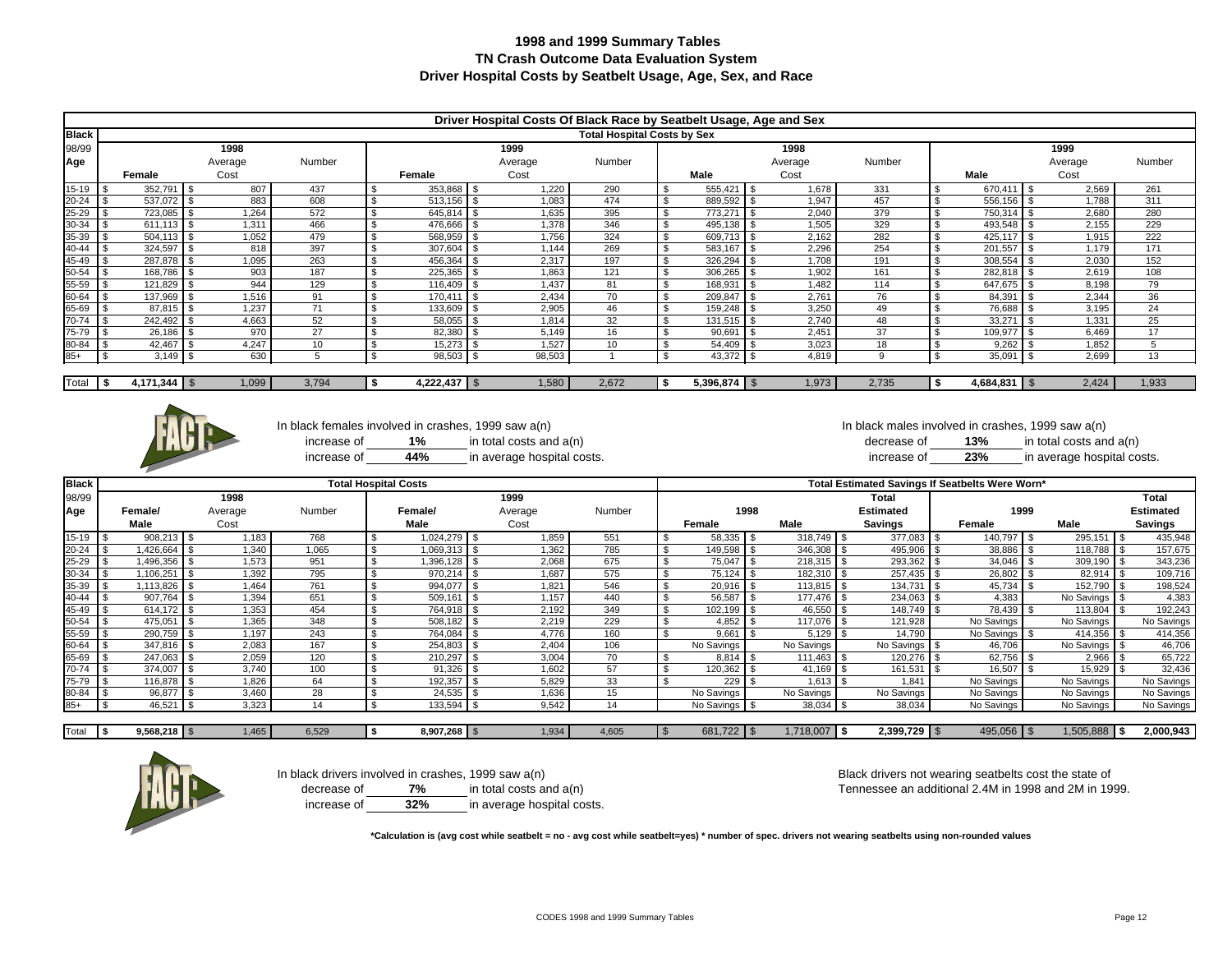| <b>Black</b> |         |            | Percentage of Seatbelt Usage of Black Race Female Drivers Involved In Crashes By Age |               |         |            |                |               |
|--------------|---------|------------|--------------------------------------------------------------------------------------|---------------|---------|------------|----------------|---------------|
| 98/99        |         |            |                                                                                      | <b>FEMALE</b> |         |            |                |               |
| Age          |         | 1998       |                                                                                      |               |         |            | 1999           |               |
|              | Wearing | % of Usage | Not Wearing                                                                          | %Unrestrained | Wearing | % of Usage | Not Wearing    | %Unrestrained |
| 15-19        | 359     | 82%        | 78                                                                                   | 18%           | 243     | 81%        | 58             | 19%           |
| 20-24        | 527     | 87%        | 81                                                                                   | 13%           | 418     | 83%        | 87             | 17%           |
| 25-29        | 510     | 89%        | 62                                                                                   | 11%           | 358     | 85%        | 61             | 15%           |
| 30-34        | 422     | 91%        | 44                                                                                   | 9%            | 314     | 87%        | 45             | 13%           |
| 35-39        | 445     | 93%        | 34                                                                                   | 7%            | 296     | 88%        | 42             | 12%           |
| 40-44        | 362     | 91%        | 35                                                                                   | 9%            | 247     | 91%        | 24             | 9%            |
| 45-49        | 238     | 90%        | 25                                                                                   | 10%           | 179     | 87%        | 26             | 13%           |
| 50-54        | 174     | 93%        | 13                                                                                   | 7%            | 111     | 87%        | 17             | 13%           |
| 55-59        | 121     | 94%        | 8                                                                                    | 6%            | 77      | 84%        | 15             | 16%           |
| 60-64        | 84      | 92%        | $\overline{\phantom{a}}$                                                             | 8%            | 64      | 93%        | 5              | 7%            |
| 65-69        | 65      | 92%        | 6                                                                                    | 8%            | 43      | 90%        | 5              | 10%           |
| 70-74        | 48      | 92%        |                                                                                      | 8%            | 29      | 83%        | 6              | 17%           |
| 75-79        | 26      | 96%        |                                                                                      | 4%            | 16      | 89%        | $\overline{2}$ | 11%           |
| 80-84        | 6       | 60%        |                                                                                      | 40%           | 8       | 89%        |                | 11%           |
| $85+$        | 5       | 100%       | 0                                                                                    | 0%            |         | 100%       | 0              | 0%            |
|              |         |            |                                                                                      |               |         |            |                |               |
| Total        | 3,392   | 89%        | 402                                                                                  | 11%           | 2,404   | 86%        | 394            | 14%           |

| <b>Black</b> |         |            | Percentage of Seatbelt Usage of Black Race Male Drivers Involved In Crashes By Age |                |                |            |                |               |
|--------------|---------|------------|------------------------------------------------------------------------------------|----------------|----------------|------------|----------------|---------------|
| 98/99        |         |            |                                                                                    | <b>MALE</b>    |                |            |                |               |
| Age          |         |            | 1998                                                                               |                |                |            | 1999           |               |
|              | Wearing | % of Usage | Not Wearing                                                                        | % Unrestrained | Wearing        | % of Usage | Not Wearing    | %Unrestrained |
| 15-19        | 234     | 71%        | 97                                                                                 | 29%            | 203            | 78%        | 58             | 22%           |
| 20-24        | 357     | 78%        | 100                                                                                | 22%            | 224            | 72%        | 87             | 28%           |
| 25-29        | 312     | 82%        | 67                                                                                 | 18%            | 219            | 78%        | 61             | 22%           |
| 30-34        | 260     | 79%        | 69                                                                                 | 21%            | 184            | 80%        | 45             | 20%           |
| 35-39        | 225     | 80%        | 57                                                                                 | 20%            | 180            | 81%        | 42             | 19%           |
| 40-44        | 206     | 81%        | 48                                                                                 | 19%            | 147            | 86%        | 24             | 14%           |
| 45-49        | 163     | 85%        | 28                                                                                 | 15%            | 126            | 83%        | 26             | 17%           |
| 50-54        | 130     | 81%        | 31                                                                                 | 19%            | 91             | 84%        | 17             | 16%           |
| 55-59        | 91      | 80%        | 23                                                                                 | 20%            | 64             | 81%        | 15             | 19%           |
| 60-64        | 63      | 83%        | 13                                                                                 | 17%            | 31             | 86%        | 5              | 14%           |
| 65-69        | 43      | 88%        | 6                                                                                  | 12%            | 19             | 79%        | 5              | 21%           |
| 70-74        | 37      | 77%        | 11                                                                                 | 23%            | 19             | 76%        | 6              | 24%           |
| 75-79        | 31      | 84%        | 6                                                                                  | 16%            | 15             | 88%        | $\overline{2}$ | 12%           |
| 80-84        | 14      | 78%        | 4                                                                                  | 22%            | $\overline{4}$ | 80%        |                | 20%           |
| $85+$        | 6       | 67%        | 3                                                                                  | 33%            | 13             | 100%       | $\mathbf 0$    | 0%            |
|              |         |            |                                                                                    |                |                |            |                |               |
| Total        | 2,172   | 79%        | 563                                                                                | 21%            | 1,539          | 80%        | 394            | 20%           |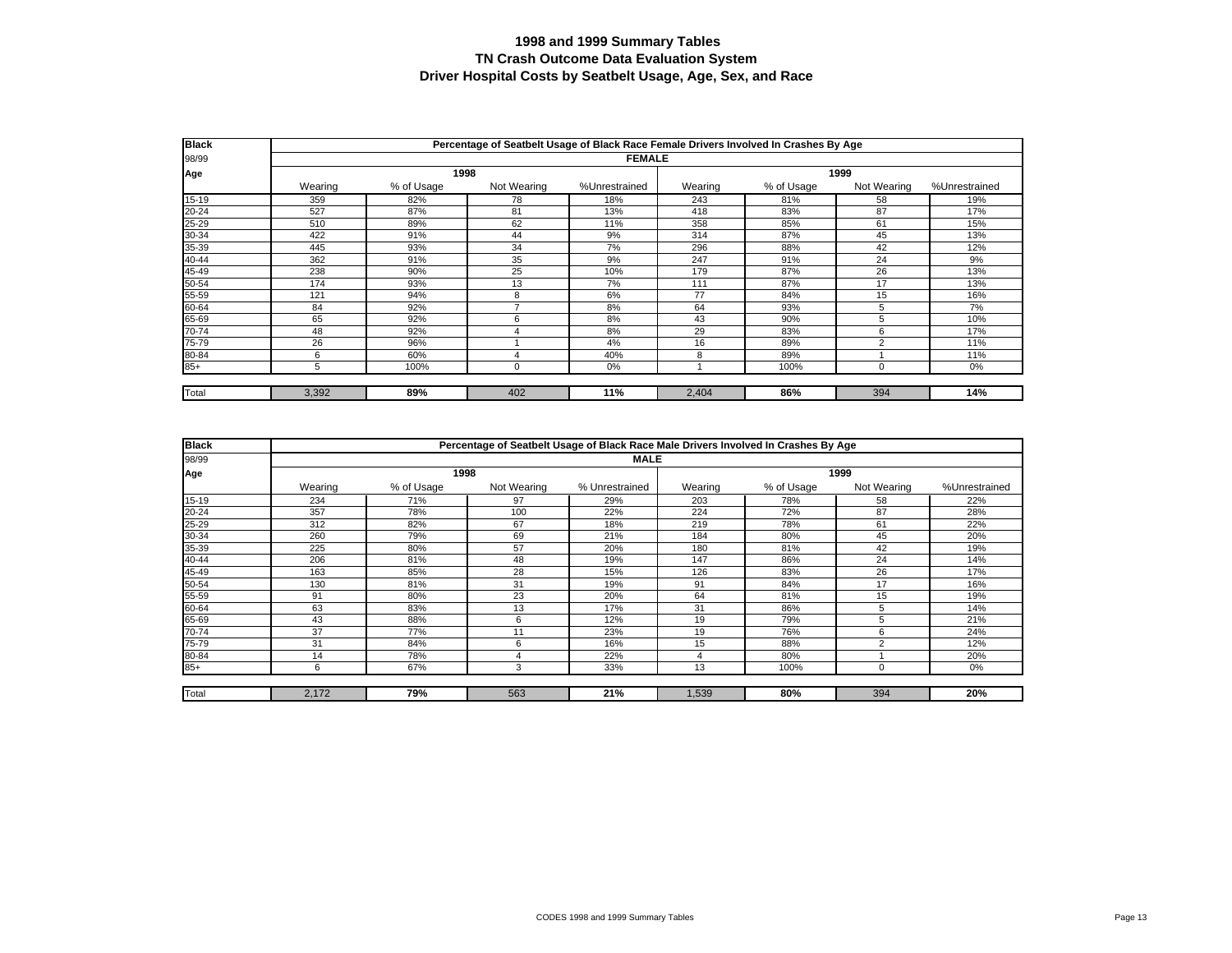|          |              |                                                          |          |            |              | Driver Hospital Costs Of Other Race by Seatbelt Usage, Age and Sex |                       |             |                    |          |             |                    |                |
|----------|--------------|----------------------------------------------------------|----------|------------|--------------|--------------------------------------------------------------------|-----------------------|-------------|--------------------|----------|-------------|--------------------|----------------|
| Other    |              |                                                          |          |            |              |                                                                    | <b>FEMALE</b>         |             |                    |          |             |                    |                |
| 98/99    |              | 1998                                                     |          |            |              | 1999                                                               |                       |             | 1998               |          |             | 1999               |                |
|          |              | Seatbelt Usage = Yes                                     |          |            |              | Seatbelt Usage = Yes                                               |                       |             | Seatbelt Usage= No |          |             | Seatbelt Usage= No |                |
| Age      | Costs        | Average                                                  | Number   |            | Costs        | Average                                                            | Number                | Costs       | Average            | Number   | Costs       | Average            | Number         |
|          |              | Cost                                                     |          |            |              | Cost                                                               |                       |             | Cost               |          |             | Cost               |                |
| 15-19    | 17,222 \$    | 718                                                      | 24       |            | $10,823$ \$  | 833                                                                | 13                    | $4,195$ \$  | 699                | 6        | 2,093       | 1,046              | $\overline{2}$ |
| 20-24    | $13,067$ \$  | 451                                                      | 29       |            | 7.641        | 588                                                                | 13                    | 6,163       | 685                | 9        | 909         | 454                | $\overline{2}$ |
| 25-29    | 35,726 \$    | 1,116                                                    | 32       |            | 35,067       | 1,461                                                              | 24                    | 2,962       | 740                |          | $3,418$ \;  | 1,139              | 3              |
| 30-34    |              | 586                                                      | 19       |            | 11,232       | 661                                                                | 17                    |             |                    |          | 1,501       | 500                | 3              |
| 35-39    |              | 852                                                      | 24       |            | 9,025        | 645                                                                | 14                    | 2,635       | 659                |          | 1,821       | 910                | $\overline{2}$ |
| 40-44    |              | $11,137$ \$<br>$20,448$ \$<br>$33,450$ \$<br>26<br>1,287 |          |            | 20,574       | 1,470                                                              | 14                    | 5,041       | 1,260              |          |             |                    | $\Omega$       |
| 45-49    | $12,615$ \$  | 841                                                      | 15       |            | 6,735        | 518                                                                | 13                    |             |                    | $\Omega$ | 783         | 392                | $\overline{2}$ |
| 50-54    | 30,077 \$    | 2,506                                                    | 12       |            | 1,298        | 260                                                                | 5                     |             |                    |          | 900         | 900                |                |
| 55-59    | $9,131$ \$   | 761                                                      | 12       | \$         | 2,202        | 2,202                                                              |                       |             |                    |          |             |                    | $\Omega$       |
| 60-64    | $2,689$ \$   | 448                                                      | 6        |            | $1,512$ \$   | 504                                                                | 3                     |             |                    | $\Omega$ |             |                    | 0              |
| 65-69    | $2,306$ \$   | 769                                                      | 3        |            | 2,784        | 464                                                                | 6                     |             |                    | 0        |             |                    | 0              |
| 70-74    | 891 \$       | 891                                                      |          |            | 655          | 655                                                                |                       |             |                    | $\Omega$ |             |                    | 0              |
| 75-79    | $12,414$ \$  | 2,483                                                    | 5        |            | 12,169       | 3,042                                                              | $\boldsymbol{\Delta}$ |             |                    | $\Omega$ |             |                    | $\Omega$       |
| 80-84    | 8,123        | 4,061                                                    | $\sim$   |            | 556          | 556                                                                |                       | 234         | 234                |          | 1,894       | 1,894              |                |
| $85+$    |              |                                                          | $\Omega$ | \$.        | $7,276$ \$   | 7,276                                                              |                       |             |                    | $\Omega$ |             |                    | $\Omega$       |
|          |              |                                                          |          |            |              |                                                                    |                       |             |                    |          |             |                    |                |
| Total \$ | $209,294$ \$ | 997                                                      | 210      | $\sqrt{3}$ | $129,548$ \$ | 997                                                                | 130                   | $21,228$ \$ | 758                | 28       | $13,320$ \$ | 832                | 16             |



In females of other known races wearing seatbelts, 1999 saw a(n) In other known race females not wearing seatbelts, 1999 saw a(n) decrease of **38%**decrease of **0%**

in total costs and a(n) **decrease of 37%** in total costs and a(n)

in average hospital costs. **increase of the set of the average of the average hospital costs. increase of the set of the average hospital costs.** 

| Other         |             |                      |        |                      |                      | <b>MALE</b> |            |                    |                |             |                    |                |
|---------------|-------------|----------------------|--------|----------------------|----------------------|-------------|------------|--------------------|----------------|-------------|--------------------|----------------|
| 98/99         |             | 1998                 |        |                      | 1999                 |             |            | 1998               |                |             | 1999               |                |
|               |             | Seatbelt Usage = Yes |        |                      | Seatbelt Usage = Yes |             |            | Seatbelt Usage= No |                |             | Seatbelt Usage= No |                |
| Age           | Costs       | Average              | Number | Costs                | Average              | Number      | Costs      | Average            | Number         | Costs       | Average            | Number         |
|               |             | Cost                 |        |                      | Cost                 |             |            | Cost               |                |             | Cost               |                |
| 15-19         | $21,321$ \$ | 820                  | 26     |                      | 620                  | 8           | $7,140$ \$ | 1,190              | 6              | $2,862$ \$  | 715                |                |
| $20 - 24$     | 26,683 \$   | 1,160                | 23     | $15,245$ \$          | 847                  | 18          | 12,658 \$  | 666                | 19             |             | 1,733              | 5              |
| 25-29         | $12,118$ \$ | 713                  | 17     | 17,066               | 853                  | 20          | $9,358$ \$ | 720                | 13             | $4,733$ \$  | 1,578              | 3              |
| 30-34         | 85,119 \$   | 3,274                | 26     | 9,544                | 530<br>l S           | 18          | $4,332$ \$ | 722                | 6              | $4,991$ \$  | 1,248              | 4              |
| 35-39         | 9,062       | 533                  | 17     | 11,131               | 856                  | 13          | 1,831      | 610                | 3              | 17,662 \$   | 4,416              | $\overline{4}$ |
| 40-44         | 4,796       | 369                  | 13     | 17,341               | 1,927                | 9           | 1,790      | 895                | $\overline{2}$ | $2,207$ \$  | 736                | 3              |
| 45-49         | $5,015$ \$  | 557                  | 9      | 13,990               | 1,399                | 10          | 11,055     | 3,685              | 3              | 3,628       | 3,628              |                |
| 50-54         | 1,606 \$    | 401                  | 4      | 3,442                | 574                  | 6           | 14,664 \$  | 7,332              | $\overline{2}$ |             |                    | $\mathbf 0$    |
| 55-59         | $950$ \$    | 317                  | 3      | 4,599                | 766                  | 6           | $1,004$ \$ | 502                | $\overline{2}$ | 4,448       | 1,483              | 3              |
| 60-64         | $3,218$ \$  | 536                  | 6      | 4,393                | 732                  | 6           | 2,391      | 1,195              | $\overline{2}$ |             |                    |                |
| 65-69         |             | 2,140                | 2      | 645                  | 645                  |             |            |                    | $\Omega$       | 1,819       | 1,819              |                |
| 70-74         | 7,206       | 2,402                | 3      | 1,666                | 555                  | 3           |            |                    |                |             |                    |                |
| 75-79         | 89          | 89                   |        | 799                  | 799                  |             | 272        | 272                |                |             |                    |                |
| 80-84         | 54,142 \$   | 54,142               |        |                      |                      | $\Omega$    |            |                    |                |             |                    |                |
| $85+$         | $2,551$ \$  | 2,551                |        |                      |                      | $\Omega$    |            |                    |                |             | -\$                |                |
|               |             |                      |        |                      |                      |             |            |                    |                |             |                    |                |
| Total $\sqrt$ | 238,157     | 1.567                | 152    | $104,818$ \$<br>- \$ | 881                  | 119         | 66,493 \$  | 1,127              | 59             | $51,014$ \$ | 1,822              | 28             |



decrease of **56%**decrease of **44%**

In males of other known races wearing seatbelts, 1999 saw a(n) In males of other known races not wearing seatbelts, 1999 saw a(n)

in total costs and a(n) **in total costs and a(n)** decrease of **23%** in total costs and a(n) in average hospital costs. increase of **62%** in average hospital costs.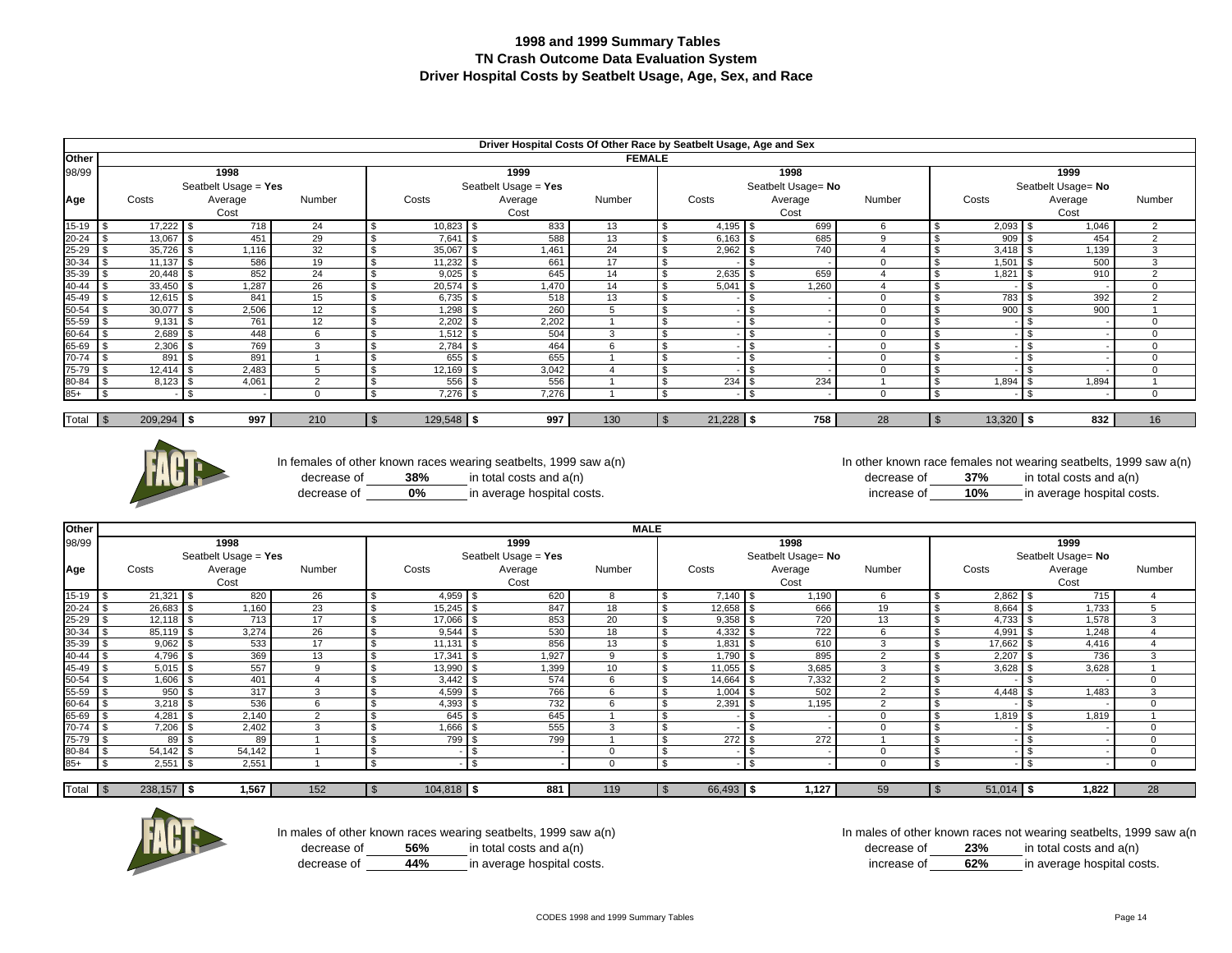|           |                    |                |        |                    | Driver Hospital Costs Of Other Race by Seatbelt Usage, Age and Sex |                                    |                |         |          |      |                         |         |                |
|-----------|--------------------|----------------|--------|--------------------|--------------------------------------------------------------------|------------------------------------|----------------|---------|----------|------|-------------------------|---------|----------------|
| Other     |                    |                |        |                    |                                                                    | <b>Total Hospital Costs by Sex</b> |                |         |          |      |                         |         |                |
| 98/99     |                    | 1998           |        |                    | 1999                                                               |                                    |                | 1998    |          |      |                         | 1999    |                |
| Age       |                    | Average        | Number |                    | Average                                                            | Number                             |                | Average | Number   |      |                         | Average | Number         |
|           | Female             | Cost           |        | Female             | Cost                                                               |                                    | Male           | Cost    |          |      | Male                    | Cost    |                |
| $15 - 19$ | $21,417$ \$        | 714            | 30     | $12,915$ \$        | 861                                                                | 15                                 | 28,460 \$      | 889     | 32       |      | 7.821                   | 652     | 12             |
| 20-24     | 19,230             | 506            | 38     | 8,550              | 570                                                                | 15                                 | $39,341$ \$    | 937     | 42       |      | 23,909                  | 1,040   | 23             |
| $25 - 29$ | 38,688             | 1,075          | 36     | 38,486             | 1,425                                                              | 27                                 | 21,476 \$      | 716     | 30       |      | 21,799                  | 948     | 23             |
| 30-34     | $11,137$ \$        | 586            | 19     | 12,733             | 637                                                                | 20                                 | 89,451 \$      | 2,795   | 32       |      | 14,534                  | 661     | 22             |
| 35-39     | 23,083 \$          | 824            | 28     | 10,846             | 678                                                                | 16                                 | 10,893 \$      | 545     | 20       |      | 28,793                  | 1,694   | 17             |
| 40-44     | 38,491             | 1,283<br>1 I S | 30     | 20,574             | 1,470                                                              | 14                                 | 6,586          | 439     | 15       |      | 19,548                  | 1,629   | 12             |
| 45-49     | $12,615$ \$        | 841            | 15     | 7,518              | 501                                                                | 15                                 | 16,070         | 1,339   | 12       |      | 17,617                  | 1,602   | 11             |
| 50-54     | 30,077             | 2,506          | 12     | 2,199              | 366                                                                | 6                                  | 16,270         | 2,712   | 6        |      | 3,442                   | 574     | 6              |
| 55-59     | 9,131              | 761            | 12     | 2,202              | 2,202                                                              |                                    | 1,954          | 391     |          |      | 9,046                   | 1,005   | 9              |
| 60-64     | 2,689              | 448            |        | 1,512              | 504                                                                | 3                                  | 5,609          | 701     | 8        |      | 4,393                   | 732     | $\sim$<br>'n   |
| 65-69     | $2,306$ \$         | 769            | $\sim$ | 2,784              | 464                                                                | 6                                  | 4,281          | 2.140   | $\sim$   |      | 2,464                   | 1.232   | $\overline{2}$ |
| 70-74     | 891                | 891<br>l \$    |        | 655                | 655                                                                |                                    | 7,206          | 2,402   | 3        |      | 1,666                   | 555     | 3              |
| 75-79     | $12,414$ \$        | 2,483          |        | 12,169             | 3,042                                                              |                                    | 361            | 181     | $\Omega$ |      | 799                     | 799     |                |
| 80-84     | 8,356              | 2.785          |        | 2,450              | 1,225                                                              | $\Omega$                           | 54,142         | 54,142  |          |      |                         |         |                |
| $85+$     |                    | \$             |        | 7,276              | 7,276                                                              |                                    | 2,551          | 2,551   |          |      |                         |         |                |
|           |                    |                |        |                    |                                                                    |                                    |                |         |          |      |                         |         |                |
| Total     | $230,523$ \$<br>IS | 969            | 238    | \$<br>$142,867$ \$ | 979                                                                | 146                                | $304,650$ \ \$ | 1.444   | 211      | - 55 | $155,831$ $\frac{8}{3}$ | 1,060   | 147            |



decrease of **38%**increase of**1%**

In females of other known races involved in crashes, 1999 saw a(n) In males of other known races involved in crashes, 1999 saw a(n)

in total costs and a(n) **decrease of 49%** in total costs and a(n) in average hospital costs. decrease of **27%** in average hospital costs.

| Other     |             |         |        | <b>Total Hospital Costs</b> |                |               |        |               |      |               |                  | Total Estimated Savings If Seatbelts Were Worn* |               |            |                  |
|-----------|-------------|---------|--------|-----------------------------|----------------|---------------|--------|---------------|------|---------------|------------------|-------------------------------------------------|---------------|------------|------------------|
| 98/99     |             | 1998    |        |                             |                | 1999          |        |               |      |               | Total            |                                                 |               |            | Total            |
| Age       | Female/     | Average | Number |                             | Female/        | Average       | Number |               | 1998 |               | <b>Estimated</b> |                                                 | 1999          |            | <b>Estimated</b> |
|           | Male        | Cost    |        |                             | Male           | Cost          |        | Female        |      | Male          | Savings          | Female                                          | Male          |            | <b>Savings</b>   |
| 15-19     | 49,877 \$   | 804     | 62     |                             | 20,736 \$      | 768           | 27     | No Savings \$ |      | $2,219$ \$    | $2,219$ \$       |                                                 |               | 383S       | 810              |
| $20 - 24$ | 58,571 \$   | 732     | 80     |                             | 32,459         | 854           | 38     | 2,107         |      | No Savings \$ | 2,107            | No Savings \$                                   |               | $4,430$ \$ | 4,430            |
| 25-29     | $60,164$ \$ | 912     | 66     |                             | 60,284         | 1,206         | 50     | No Savings \$ |      | $91$ $\sqrt$  | 91               | No Savings \$                                   | 2,173         |            | 2,173            |
| 30-34     | 100,587 \$  | 1.972   | 51     |                             | 27,267         | 649           | 42     | No Savings    |      | No Savings    | No Savings       | No Savings \$                                   | 2,870 \$      |            | 2,870            |
| 35-39     | 33,975 \$   | 708     | 48     |                             | 39,639         | 1.201         | 33     | No Savings \$ |      | 232S          | 232 S            | 531                                             | 14,237        |            | 14,769           |
| 40-44     | 45,077 \$   | 1.002   | 45     |                             | 40,122         | 1.543         | 26     | No Savings \$ |      | 1,052         | 1.052            | No Savings                                      | No Savings    |            | No Savings       |
| 45-49     | 28,685 \$   | 1.062   | 27     |                             | $25,136$ \$    | 967           | 26     | No Savings \$ |      | $9,383$ \$    | 9,383            | No Savings \$                                   | 2,229         |            | 2,229            |
| 50-54     | 46,347 \$   | 2,575   | 18     |                             | 5,640          | 470           | 12     | No Savings \$ |      | 13,861 \$     | 13,861           | 641                                             | No Savings \$ |            | 641              |
| 55-59     | 11,085 \$   | 652     | 17     |                             | 11,248         | 1,125         | 10     | No Savings \$ |      |               | 371              | No Savings \$                                   |               | $2,148$ \$ | 2,148            |
| 60-64     | 8,298 \$    | 593     | 14     |                             | 5,905          | 656           | 9      | No Savings \$ |      | $1,318$ \$    | 1.318            | No Savings                                      | No Savings    |            | No Savings       |
| 65-69     | $6,587$ \$  | 1.317   |        |                             | 5,247          | 656           | 8      | No Savings    |      | No Savings    | No Savings       | No Savings \$                                   |               |            | 1,174            |
| 70-74     | $8,097$ \$  | 2.024   |        |                             | 2,321          | 580           |        | No Savings    |      | No Savings    | No Savings       | No Savings                                      | No Savings    |            | No Savings       |
| 75-79     | $12,775$ \$ | 1.825   |        |                             | 12,968         | 2,594         | 5      | No Savings \$ |      | $183$ \ $$$   | 183              | No Savings                                      | No Savings    |            | No Savings       |
| 80-84     | 62,498 \$   | 15,625  |        |                             | 2,450          | 1,225<br>l SS | 2      | No Savings    |      | No Savings    | No Savings \$    | 1,339                                           | No Savings \$ |            | 1,339            |
| $85+$     | $2,551$ \$  | 2,551   |        |                             | $7,276$ \$     | 7,276         |        | No Savings    |      | No Savings    | No Savings       | No Savings                                      | No Savings    |            | No Savings       |
|           |             |         |        |                             |                |               |        |               |      |               |                  |                                                 |               |            |                  |
| Total     |             | 1,192   | 449    |                             | $298,699$ \ \$ | 1,019         | 293    |               |      | 28,710 \$     |                  |                                                 | $29,644$ \$   |            | 32,582           |



In drivers of other known races involved in crashes, 1999 saw a(n) Drivers of other known races not wearing seatbelts cost decrease of**44%**

decrease of**14%**

in total costs and a(n) the state of Tennessee an additional 31 thousand dollars in average hospital costs. in 1998 and 33 thousand dollars in 1999.

**\*Calculation is (avg cost while seatbelt = no - avg cost while seatbelt=yes) \* number of specific drivers not wearing seatbelts using non-rounded values**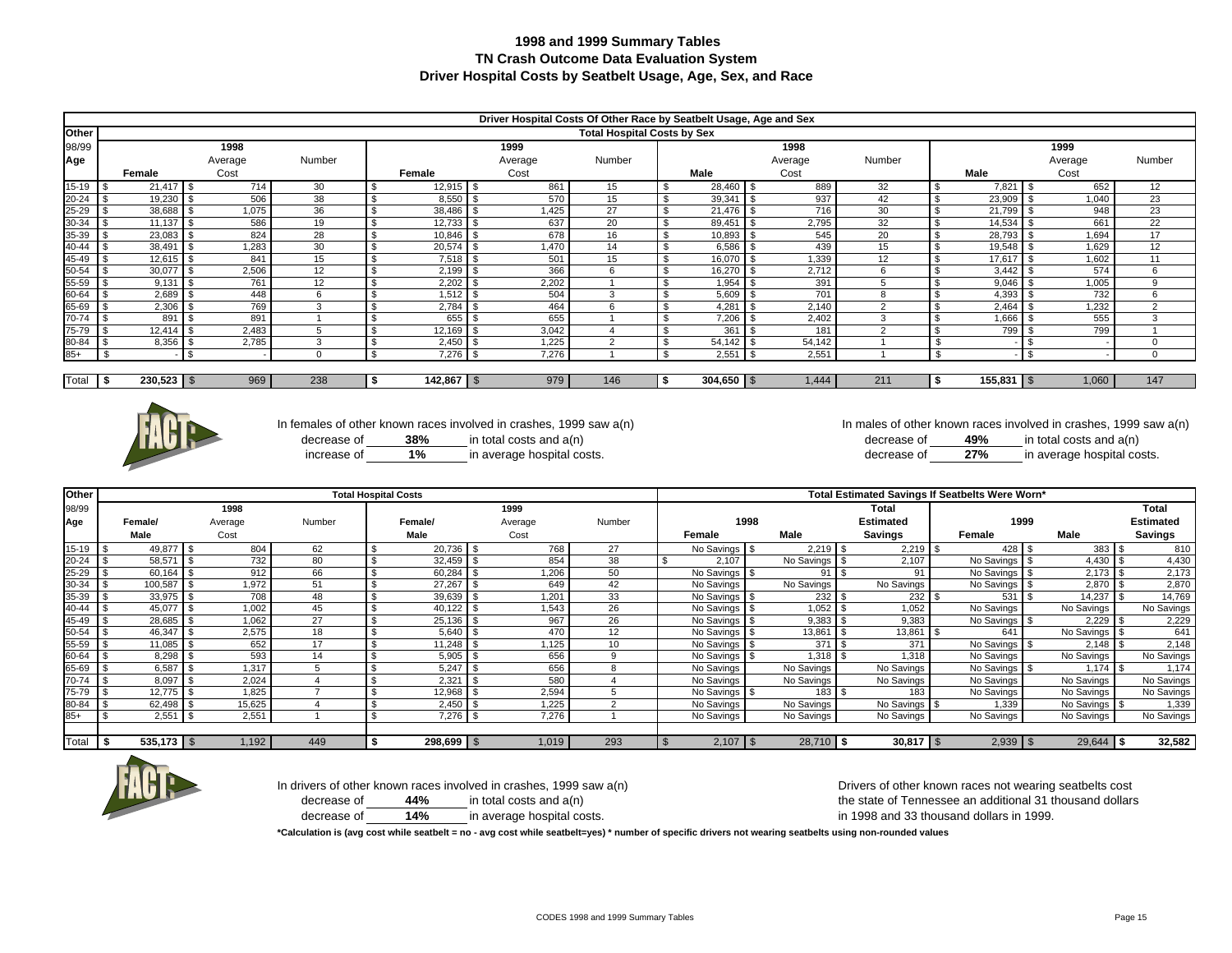| <b>Other</b> |                |            | Percentage of Seatbelt Usage of Other Race Female Drivers Involved In Crashes By Age |               |         |            |                |               |
|--------------|----------------|------------|--------------------------------------------------------------------------------------|---------------|---------|------------|----------------|---------------|
| 98/99        |                |            |                                                                                      | <b>FEMALE</b> |         |            |                |               |
| <b>Age</b>   |                | 1998       |                                                                                      |               |         |            | 1999           |               |
|              | Wearing        | % of Usage | Not Wearing                                                                          | %Unrestrained | Wearing | % of Usage | Not Wearing    | %Unrestrained |
| 15-19        | 24             | 80%        | 6                                                                                    | 20%           | 13      | 87%        | $\overline{2}$ | 13%           |
| 20-24        | 29             | 76%        | 9                                                                                    | 24%           | 13      | 87%        | 2              | 13%           |
| 25-29        | 32             | 89%        |                                                                                      | 11%           | 24      | 89%        | 3              | 11%           |
| 30-34        | 19             | 100%       | $\mathbf 0$                                                                          | 0%            | 17      | 85%        | 3              | 15%           |
| 35-39        | 24             | 86%        |                                                                                      | 14%           | 14      | 88%        | $\overline{2}$ | 13%           |
| 40-44        | 26             | 87%        |                                                                                      | 13%           | 14      | 100%       | 0              | 0%            |
| 45-49        | 15             | 100%       | $\mathbf 0$                                                                          | 0%            | 13      | 87%        | $\overline{2}$ | 13%           |
| 50-54        | 12             | 100%       | 0                                                                                    | 0%            | 5       | 83%        |                | 17%           |
| 55-59        | 12             | 100%       | $\mathbf 0$                                                                          | 0%            |         | 100%       | 0              | 0%            |
| 60-64        | 6              | 100%       | $\Omega$                                                                             | 0%            | 3       | 100%       | 0              | 0%            |
| 65-69        | 3              | 100%       | $\Omega$                                                                             | 0%            | 6       | 100%       | 0              | 0%            |
| 70-74        |                | 100%       | $\mathbf 0$                                                                          | 0%            |         | 100%       | 0              | 0%            |
| 75-79        | 5              | 100%       | $\Omega$                                                                             | 0%            | 4       | 100%       | 0              | 0%            |
| 80-84        | $\overline{2}$ | 67%        |                                                                                      | 33%           |         | 50%        |                | 50%           |
| $85+$        | 0              | 0%         | $\mathbf 0$                                                                          | 0%            |         | 100%       | 0              | 0%            |
|              |                |            |                                                                                      |               |         |            |                |               |
| Total        | 210            | 88%        | 28                                                                                   | 12%           | 130     | 89%        | 16             | 11%           |

| Other |                |            | Percentage of Seatbelt Usage of Other Race Male Drivers Involved In Crashes By Age |                |             |            |             |               |
|-------|----------------|------------|------------------------------------------------------------------------------------|----------------|-------------|------------|-------------|---------------|
| 98/99 |                |            |                                                                                    | <b>MALE</b>    |             |            |             |               |
| Age   |                |            | 1998                                                                               |                |             |            | 1999        |               |
|       | Wearing        | % of Usage | Not Wearing                                                                        | % Unrestrained | Wearing     | % of Usage | Not Wearing | %Unrestrained |
| 15-19 | 26             | 81%        | 6                                                                                  | 19%            | 8           | 67%        | 4           | 33%           |
| 20-24 | 23             | 55%        | 19                                                                                 | 45%            | 18          | 78%        | 5           | 22%           |
| 25-29 | 17             | 57%        | 13                                                                                 | 43%            | 20          | 87%        | 3           | 13%           |
| 30-34 | 26             | 81%        | 6                                                                                  | 19%            | 18          | 82%        | 4           | 18%           |
| 35-39 | 17             | 85%        | 3                                                                                  | 15%            | 13          | 76%        | 4           | 24%           |
| 40-44 | 13             | 87%        | $\overline{2}$                                                                     | 13%            | 9           | 75%        | 3           | 25%           |
| 45-49 | 9              | 75%        | 3                                                                                  | 25%            | 10          | 91%        |             | 9%            |
| 50-54 | 4              | 67%        | $\overline{2}$                                                                     | 33%            | 6           | 100%       | 0           | 0%            |
| 55-59 | 3              | 60%        | $\overline{2}$                                                                     | 40%            | 6           | 67%        | 3           | 33%           |
| 60-64 | 6              | 75%        | $\overline{2}$                                                                     | 25%            | 6           | 100%       | 0           | 0%            |
| 65-69 | $\overline{2}$ | 100%       | 0                                                                                  | 0%             |             | 50%        |             | 50%           |
| 70-74 | 3              | 100%       | 0                                                                                  | 0%             | 3           | 100%       | 0           | 0%            |
| 75-79 |                | 50%        |                                                                                    | 50%            |             | 100%       | 0           | 0%            |
| 80-84 |                | 100%       | $\Omega$                                                                           | 0%             | 0           | 0%         | 0           | 0%            |
| $85+$ |                | 100%       | $\mathbf 0$                                                                        | 0%             | $\mathbf 0$ | 0%         | $\mathbf 0$ | 0%            |
|       |                |            |                                                                                    |                |             |            |             |               |
| Total | 152            | 72%        | 59                                                                                 | 28%            | 119         | 81%        | 28          | 19%           |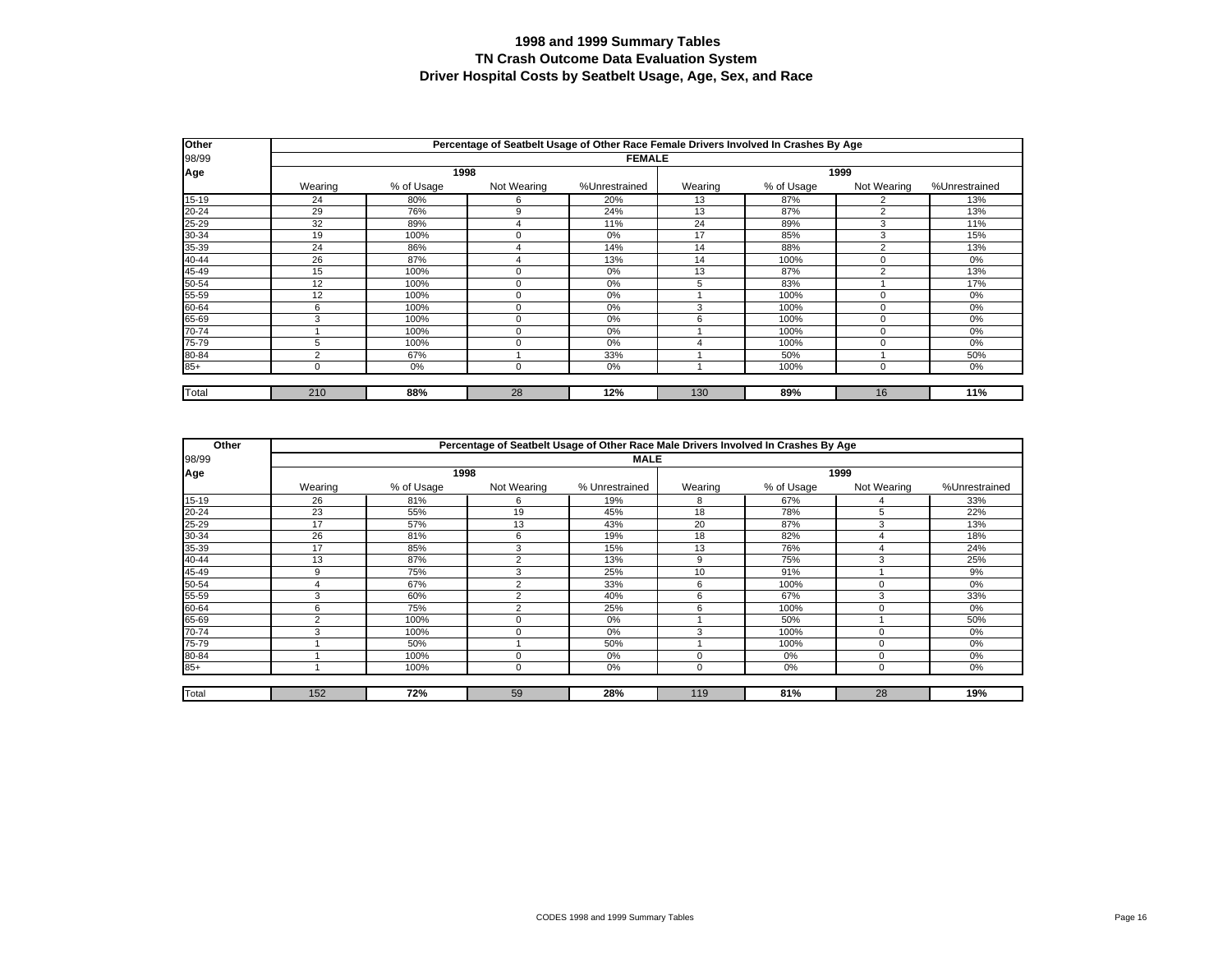|       |      |                |                      |               |     |                | Driver Hospital Costs Of Unknown Race by Seatbelt Usage, Age and Sex |               |             |                    |                |                |                    |          |
|-------|------|----------------|----------------------|---------------|-----|----------------|----------------------------------------------------------------------|---------------|-------------|--------------------|----------------|----------------|--------------------|----------|
| Unk-  |      |                |                      |               |     |                |                                                                      | <b>FEMALE</b> |             |                    |                |                |                    |          |
| nown  |      |                | 1998                 |               |     |                | 1999                                                                 |               |             | 1998               |                |                | 1999               |          |
| 98/99 |      |                | Seatbelt Usage = Yes |               |     |                | Seatbelt Usage = Yes                                                 |               |             | Seatbelt Usage= No |                |                | Seatbelt Usage= No |          |
| Age   |      | Costs          | Average              | Number        |     | Costs          | Average                                                              | Number        | Costs       | Average            | Number         | Costs          | Average            | Number   |
|       |      |                | Cost                 |               |     |                | Cost                                                                 |               |             | Cost               |                |                | Cost               |          |
| 15-19 |      | 166,044 \$     | 1,372                | 121           |     | 544,094 \$     | 3,533                                                                | 154           | 213,802 \$  | 7,127              | 30             | $92,435$ \$    | 4,402              | 21       |
| 20-24 |      | 590,726 \$     | 3,912                | 151           |     | 451,770 \$     | 2,582                                                                | 175           | 172,959 \$  | 6,918              | 25             | 211,147 \$     | 6,598              | 32       |
| 25-29 |      | 164,996        | 1.279                | 129           |     | 198,304 \$     | 1,491                                                                | 133           | 326,885 \$  | 11,674             | 28             | 466,434 \$     | 20,280             | 23       |
| 30-34 |      | 222,344 \$     | 1,933                | 115           |     | 169,087        | 1,708                                                                | 99            | 80,177 \$   | 3,818              | 21             | 265,140 \$     | 9,469              | 28       |
| 35-39 |      | 341,537 \$     | 3,222                | 106           |     | 185,928        | 1,603                                                                | 116           | 439,643 \$  | 17,586             | 25             | 104,687 \$     | 5,510              | 19       |
| 40-44 |      | 223,358        | 2,279                | 98            |     | 208,892        | 2,347                                                                | 89            | 102,040 \$  | 6,002              | 17             | 49,676 \$      | 3,312              | 15       |
| 45-49 |      | 179,467 \$     | 2.111                | 85            |     | 268,531        | 3,443                                                                | 78            | 38,788 \$   | 6,465              | 6              | 78,755 \$      | 7,160              | 11       |
| 50-54 |      | 310,596        | 5.264                | 59            |     | 146,724        | 2,445                                                                | 60            | 201,104 \$  | 22,345             | 9              | 51,504 \$      | 12,876             |          |
| 55-59 |      | 552,291 \$     | 17,259               | 32            |     | 151,811 \$     | 4,337                                                                | 35            | 248,788 \$  | 27,643             | 9              | $15,137$ \$    | 3,784              |          |
| 60-64 |      | 60,309         | 2,412                | 25            |     | 71,926 \$      | 2,766                                                                | 26            | $30,125$ \$ | 6,025              | 5              | $8,155$ \$     | 2,718              | 3        |
| 65-69 |      | 67,889 \$      | 2,263                | 30            |     | $92,593$ \$    | 6,173                                                                | 15            | 287,593 \$  | 95,864             | 3              | 43,678 \$      | 14,559             |          |
| 70-74 |      | 19,279 \$      | 1,483                | 13            |     | 108,317        | 7,737<br><b>1 S</b>                                                  | 14            | $4,287$ \$  | 2,143              | $\overline{2}$ | 17,712 \$      | 17,712             |          |
| 75-79 |      | 87,571 \$      | 5,838                | 15            |     | 237,508        | 18,270                                                               | 13            | 63,694      | 12,739             | 5              | 24,133 \$      | 6,033              |          |
| 80-84 |      | 17,183         | 2,864                |               |     | 213,612 \$     | 35,602                                                               | 6             | 37,481 \$   | 18,741             | $\overline{2}$ | 90,060 \$      | 90,060             |          |
| $85+$ |      | 439 \$         | 220                  | $\mathcal{D}$ | -\$ | 100,382 \$     | 33,461                                                               | 3             | $2,382$ \$  | 2,382              |                |                |                    | $\Omega$ |
|       |      |                |                      |               |     |                |                                                                      |               |             |                    |                |                |                    |          |
| Total | । \$ | $3,004,031$ \$ | 3,044                | 987           |     | $3,149,478$ \$ | 3,100                                                                | 1,016         | 2,249,748   | 11,967<br>- \$     | 188            | $1,518,653$ \$ | 8,986              | 169      |



increase of **5%**increase of**2%**

In females of unknown race wearing seatbelts, 1999 saw a(n) In females of unknown race not wearing seatbelts, 1999 saw a(n)<br>increase of 5% in total costs and a(n) increase of 32% in total costs and a(n) in total costs and a(n) **in total costs and a(n)** decrease of **32%** in total costs and a(n) in average hospital costs. decrease of **25%** in average hospital costs.

| Unk-      |                |                |                      |        |                |                      | <b>MALE</b> |          |                |                    |          |          |              |                    |        |
|-----------|----------------|----------------|----------------------|--------|----------------|----------------------|-------------|----------|----------------|--------------------|----------|----------|--------------|--------------------|--------|
| nown      |                |                | 1998                 |        |                | 1999                 |             |          |                | 1998               |          |          |              | 1999               |        |
| 98/99     |                |                | Seatbelt Usage = Yes |        |                | Seatbelt Usage = Yes |             |          |                | Seatbelt Usage= No |          |          |              | Seatbelt Usage= No |        |
| Age       |                | Costs          | Average              | Number | Costs          | Average              | Number      |          | Costs          | Average            | Number   |          | Costs        | Average            | Number |
|           |                |                | Cost                 |        |                | Cost                 |             |          |                | Cost               |          |          |              | Cost               |        |
| $15 - 19$ |                | 353,834 \$     | 3,538                | 100    | 462,830        | 3,428                | 135         |          | 584,328 \$     | 9,579              | 61       |          | 617,159      | 8,340              | 74     |
| 20-24     |                | 388,526 \$     | 4,047                | 96     | 398,029        | 2,843                | 140         |          | 1,217,664 \$   | 15,814             | 77       |          | 731,563      | 13,301             | 55     |
| 25-29     |                | 458,129        | 3,471                | 132    | 220,968        | 2,302                | 96          |          | 482,985 \$     | 10,977             | 44       |          | 658,173      | 13,712             | 48     |
| 30-34     |                | 146,934 \$     | 1.633                | 90     | 200,609        | 2,134                | 94          |          | 702,063 \$     | 13,001             | 54       |          | 895,233      | 21,835             | 41     |
| 35-39     |                | 198,478 \$     | 2,335                | 85     | 446,947        | 5,730                | 78          |          | 805,223 \$     | 19,172             | 42       |          | 363,713      | 12,124             | 30     |
| 40-44     |                | 435,257 \$     | 5,962                | 73     | 289,547        | 4,455                | 65          |          | 221,558 \$     | 8,862              | 25       |          | 659,919      | 26,397             | 25     |
| 45-49     |                | 190,191        | 3,118                | 61     | 592,113        | 9,399                | 63          |          | 486,539 \$     | 24,327             | 20       |          | 493,011      | 23,477             | 21     |
| 50-54     |                | 593,408 \$     | 12,900               | 46     | 182,652        | 3,653                | 50          |          | 196,654 \$     | 13,110             | 15       |          | 694,810      | 49,629             | 14     |
| 55-59     |                | 291,096 \$     | 12,656               | 23     | 125,237        | 3,578                | 35          |          | 69,014 \$      | 4,930              | 14       |          | 230,978      | 23,098             | 10     |
| 60-64     |                | 379,107 \$     | 12,637               | 30     | 312,180        | 9,756                | 32          |          | 37,952 \$      | 6,325              | 6        |          | 82,755       | 7,523              | 11     |
| 65-69     |                | 101,284 \$     | 8,440                | 12     | 91,989         | 5.111                | 18          |          | 64,254 \$      | 12,851             | 5        |          | 235,763      | 47,153             |        |
| 70-74     |                | 61,873 \$      | 4,125                | 15     | 308,140        | 19,259               | 16          |          | 12,553         | 4,184              | 3        |          | 63,123       | 10,521             | 6      |
| 75-79     |                | 121,707 \$     | 12,171               | 10     | 25,611         | 2,134<br>l S         | 12          |          | 55,621         | 18,540             | 3        |          | 4,037        | 2,019              | 2      |
| 80-84     |                | 151,671 \$     | 18,959               | 8      | 151,006        | 21,572               |             |          | 100,871        | 33,624             | 3        |          | 65,577       | 32,788             | 2      |
| $85+$     |                | 77,399 \$      | 12,900               | 6      | 86,853 \$      | 12,408               |             |          |                |                    | $\Omega$ |          | 25,168       | 25,168             |        |
|           |                |                |                      |        |                |                      |             |          |                |                    |          |          |              |                    |        |
| Total     | $\blacksquare$ | $3,948,894$ \$ | 5,018                | 787    | $3,894,709$ \$ | 4,593                | 848         | <b>S</b> | $5,037,278$ \$ | 13,541             | 372      | <b>S</b> | 5,820,983 \$ | 16,872             | 345    |



decrease of **1%**decrease of**8%**

In males of unknown race wearing seatbelts, 1999 saw a(n) In males of unknown race not wearing seatbelts, 1999 saw a(n)

in total costs and a(n) increase of **16%** in total costs and a(n) in average hospital costs. increase of **25%** in average hospital costs.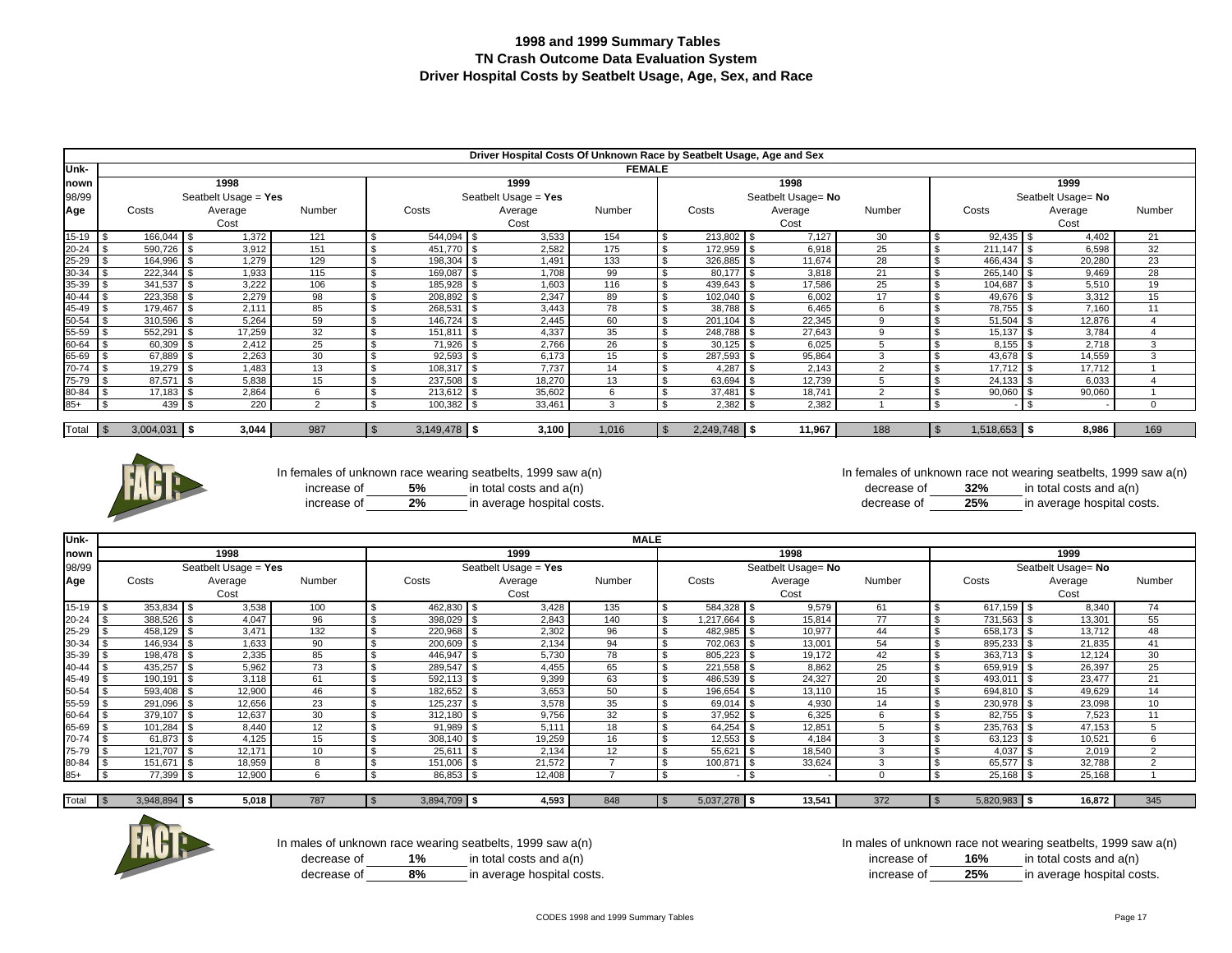|         | Driver Hospital Costs Of Unknown Race by Seatbelt Usage, Age and Sex |                                    |                       |        |      |                |      |        |               |      |                   |  |        |       |         |                |        |      |
|---------|----------------------------------------------------------------------|------------------------------------|-----------------------|--------|------|----------------|------|--------|---------------|------|-------------------|--|--------|-------|---------|----------------|--------|------|
| Unk-    |                                                                      | <b>Total Hospital Costs by Sex</b> |                       |        |      |                |      |        |               |      |                   |  |        |       |         |                |        |      |
| nown    | 1998                                                                 |                                    |                       |        |      | 1999           |      |        |               | 1998 |                   |  |        |       |         | 1999           |        |      |
| 98/99   |                                                                      |                                    | Average               | Number |      | Average        |      | Number |               |      | Number<br>Average |  |        |       | Average |                |        |      |
| Age     |                                                                      | Female                             | Cost                  |        |      | Female         | Cost |        |               |      | Male              |  | Cost   |       |         | Male           | Cost   |      |
| $15-19$ |                                                                      | 379,846 \$                         | 2,516                 | 151    |      | 636,530 \$     |      | 3,637  | 175           |      | 938,161 \$        |  | 5,827  | 161   |         | 079,988        | 5,167  | 209  |
| 20-24   |                                                                      | 763,685                            | 4,339                 | 176    |      | 662,916        |      | 3,202  | 207           |      | 1,606,190 \$      |  | 9,284  | 173   |         | ,129,592       | 5,793  | 195  |
| 25-29   |                                                                      | 491,881                            | 3.133                 | 157    |      | 664,738        |      | 4,261  | 156           |      | $941,114$ \$      |  | 5,347  | 176   |         | 879,141        | 6,105  | 144  |
| 30-34   |                                                                      | 302,521                            | 2.224                 | 136    |      | 434,227        |      | 3,419  | 127           |      | 848,997 \$        |  | 5,896  | 144   |         | 095,843        | 8.117  | 135  |
| 35-39   |                                                                      | 781,180 \$                         | 5,963                 | 131    |      | 290,615 \$     |      | 2,153  | 135           |      | 1,003,701 \$      |  | 7,903  | 127   |         | 810,660        | 7,506  | 108  |
| 40-44   |                                                                      | 325,398 \$                         | 2,830                 | 115    |      | 258,568        |      | 2,486  | 104           |      | 656,815 \$        |  | 6,702  | 98    |         | 949,466        | 10,550 | 90   |
| 45-49   |                                                                      | 218,256 \$                         | 2,398                 | 91     |      | 347,286        |      | 3,902  | 89            |      | 676,730 \$        |  | 8,355  | 81    |         | ,085,124       | 12,918 | 84   |
| 50-54   |                                                                      | 511,699 \$                         | 7,525                 | 68     |      | 198,228        |      | 3,097  | 64            |      | 790,062 \$        |  | 12,952 | 61    |         | 877,462        | 13,710 | 64   |
| 55-59   |                                                                      | 801,079 \$                         | 19,539                | 41     |      | 166,948        |      | 4,281  | 39            |      | 360,111 \$        |  | 9,733  | 37    |         | 356,215        | 7,916  | 45   |
| 60-64   |                                                                      | $90,434$ \$                        | 3,014                 | 30     |      | 80,081         | - SS | 2,761  | 29            |      | 417,059 \$        |  | 11,585 | 36    |         | 394,935 \$     | 9,185  | 43   |
| 65-69   |                                                                      | 355,483 \$                         | 10,772                | 33     |      | 136,271        |      | 7.571  | 18            |      | 165,538 \$        |  | 9,738  | 17    |         | 327,753        | 14,250 | 23   |
| 70-74   |                                                                      | 23,566 \$                          | 1.571                 | 15     |      | 126,029        |      | 8,402  | 15            |      | 74,426 \$         |  | 4,135  | 18    |         | 371,263        | 16,876 | 22   |
| 75-79   |                                                                      | 151,265 \$                         | 7.563                 | 20     |      | 261,641        |      | 15,391 | 17            |      | 177,328 \$        |  | 13,641 | 13    |         | 29,648         | 2,118  | 14   |
| 80-84   |                                                                      | 54,665 \$                          | 6,833                 | 8      |      | 303,672        |      | 43,382 | $\rightarrow$ |      | 252,541 \$        |  | 22,958 | 11    |         | 216,583        | 24,065 | 9    |
| $85+$   |                                                                      | 2,821                              | 940<br>$\blacksquare$ | 3      |      | 100,382        |      | 33,461 | 3             |      | 77,399 \$         |  | 12,900 |       |         | 112,021        | 14,003 | 8    |
|         |                                                                      |                                    |                       |        |      |                |      |        |               |      |                   |  |        |       |         |                |        |      |
| Total   | l 5                                                                  | $5,253,779$ \$                     | 4,471                 | 1,175  | l \$ | $4,668,132$ \$ |      | 3,939  | 1,185         | - 5  | $8,986,172$ \$    |  | 7,753  | 1,159 | -S      | $9,715,692$ \$ | 8,144  | .193 |



In females of unknown races involved in crashes, 1999 saw a(n) In males of unknown races involved in crashes, 1999 saw a(n) decrease of **11%**decrease of**12%**

in total costs and a(n) increase of **8%** in total costs and a(n) in average hospital costs. **increase of the set of the set of the set of the set of the set of the set of the set of the set of the set of the set of the set of the set of the set of the set of the set of the set of the se** 

| Unk-  | <b>Total Hospital Costs</b>  |        |         |           |                        |              |      |              | Total Estimated Savings If Seatbelts Were Worn* |               |              |               |                  |                |  |  |  |
|-------|------------------------------|--------|---------|-----------|------------------------|--------------|------|--------------|-------------------------------------------------|---------------|--------------|---------------|------------------|----------------|--|--|--|
| nown  |                              | 1999   |         |           |                        |              |      | Total        |                                                 |               | <b>Total</b> |               |                  |                |  |  |  |
| 98/99 | Number<br>Female/<br>Average |        | Female/ | Average   | Number                 |              | 1998 |              | <b>Estimated</b>                                |               | 1999         |               | <b>Estimated</b> |                |  |  |  |
| Age   | Male                         | Cost   |         | Male      | Cost                   |              |      | Female       |                                                 | Male          | Savings      | Female        | Male             | <b>Savings</b> |  |  |  |
| 15-19 | 1,318,007 \$                 | 4.224  | 312     |           | 1,716,518 \$           | 384<br>4.470 |      | 172,634 \$   |                                                 | 368,489 \$    | $541,123$ \$ | 18.241        | 363,459 \$       | 381,700        |  |  |  |
| 20-24 | 2,369,876 \$                 | 6,790  | 349     |           | 1,792,508 \$           | 402<br>4,459 |      | 75,157 \$    |                                                 | 906,034 \$    | 981,191 \$   | 128,537       | 575,195 \$       | 703,732        |  |  |  |
| 25-29 | 1,432,995 \$                 | 4,303  | 333     | 1,543,879 |                        | 300<br>5,146 |      | 291,072 \$   |                                                 | 330,275 \$    | 621,347 \$   | 432,140       | 547,689 \$       | 979,829        |  |  |  |
| 30-34 | $1,151,518$ \$               | 4,113  | 280     |           | 1,530,070 \$           | 262<br>5,840 |      | $39,575$ \$  |                                                 | 613,902 \$    | 653,477      | 217,317       | 807,733 \$       | 1,025,051      |  |  |  |
| 35-39 | 1,784,881                    | 6,918  | 258     |           | 1,101,276 \$<br>4,532  | 243          |      | 359,091 \$   |                                                 | 707,152 \$    | 1,066,243    | 74,233 \$     | 191,811 \$       | 266,044        |  |  |  |
| 40-44 | 982.213 \$                   | 4.611  | 213     | 1.208.034 | 6.227                  | 194          |      | 63.294 \$    |                                                 | 72.497 \$     | 135.791 \$   | 14.470 \$     | 548,555 \$       | 563,025        |  |  |  |
| 45-49 | 894,985 \$                   | 5,203  | 172     |           | 1,432,410 \$<br>8,280  | 173          |      | $26,120$ \$  |                                                 | 424,182 \$    | 450,302 \$   | 40,886 \$     | 295,640 \$       | 336,526        |  |  |  |
| 50-54 | 1,301,761 \$                 | 10,091 | 129     | 1,075,690 |                        | 128<br>8,404 |      | 153,725 \$   |                                                 | $3,152$   \$  | 156,877 \$   | 41,723 \$     | 643,668 \$       | 685,391        |  |  |  |
| 55-59 | 1,161,190 \$                 | 14,887 | 78      |           | 523,163 \$<br>6,228    | 84           |      | 93,456       |                                                 | No Savings \$ | 93,456       | No Savings \$ | 195,196 \$       | 195,196        |  |  |  |
| 60-64 | 507,493 \$                   | 7,689  | 66      |           | 6,597<br>475,016 \$    | 72           |      | 18,063       |                                                 | No Savings S  | 18,063       | No Savings    | No Savings       | No Savings     |  |  |  |
| 65-69 | 521,020 \$                   | 10,420 | 50      |           | 464,023<br>11,318      | 41           |      | 280,805 \$   |                                                 | $22,052$ \$   | 302,857      | 25,160 \$     | $210,211$ \$     | 235,371        |  |  |  |
| 70-74 | 97,992 \$                    | 2,969  | 33      | 497,292   | 13,440                 | 37           |      | $1,321$   \$ |                                                 | 178 \$        | 1,499        | 9.975         | No Savings \$    | 9,975          |  |  |  |
| 75-79 | 328,593 \$                   | 9,957  | 33      | 291,289   | 9,396                  | 31           |      | 34,504 \$    |                                                 | $19,109$ \$   | 53,612       | No Savings    | No Savings       | No Savings     |  |  |  |
| 80-84 | 307,206 \$                   | 16,169 | 19      |           | 520,255 \$<br>32,516   | 16           |      | $31,754$ \$  |                                                 | 43,994 \$     | 75,748 \$    | 54,458 \$     | $22,432$ \$      | 76,890         |  |  |  |
| $85+$ | 80,220 \$                    | 8,913  |         |           | $212,403$ \$<br>19,309 | 11           |      | 2,163        |                                                 | No Savings \$ | 2,163        | No Savings \$ | $12,760$ \$      | 12,760         |  |  |  |
|       |                              |        |         |           |                        |              |      |              |                                                 |               |              |               |                  |                |  |  |  |

**Total \$ 14,239,950** \$ 2,334 6,101 **\$ 14,383,824** \$ 2,378 1,642,732 6,049 \$ 3,511,016 \$ **\$ 5,153,748** \$ 4,414,349 1,057,140 \$ **\$ 5,471,489**

increase of **1%**decrease of **1%**in average hospital costs.

In drivers of unknown races involved in crashes, 1999 saw a(n) Drivers of unknown races not wearing seatbelts cost the in total costs and a(n) state of Tennessee an additional 5M in 1998 and 5.5M in 1999.

**\*Calculation is (avg cost while seatbelt = no - avg cost while seatbelt=yes) \* number of spec. drivers not wearing seatbelts using non-rounded values**